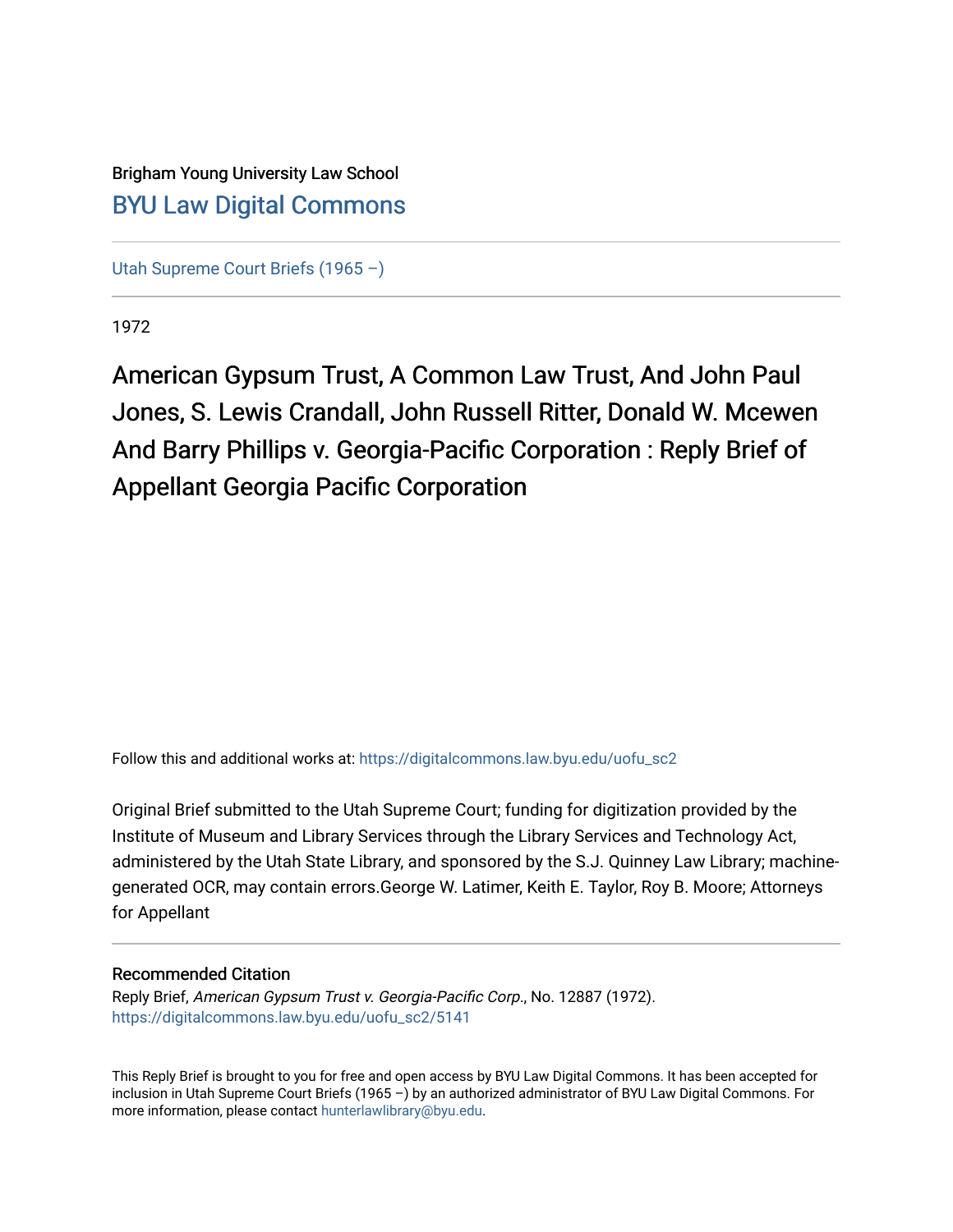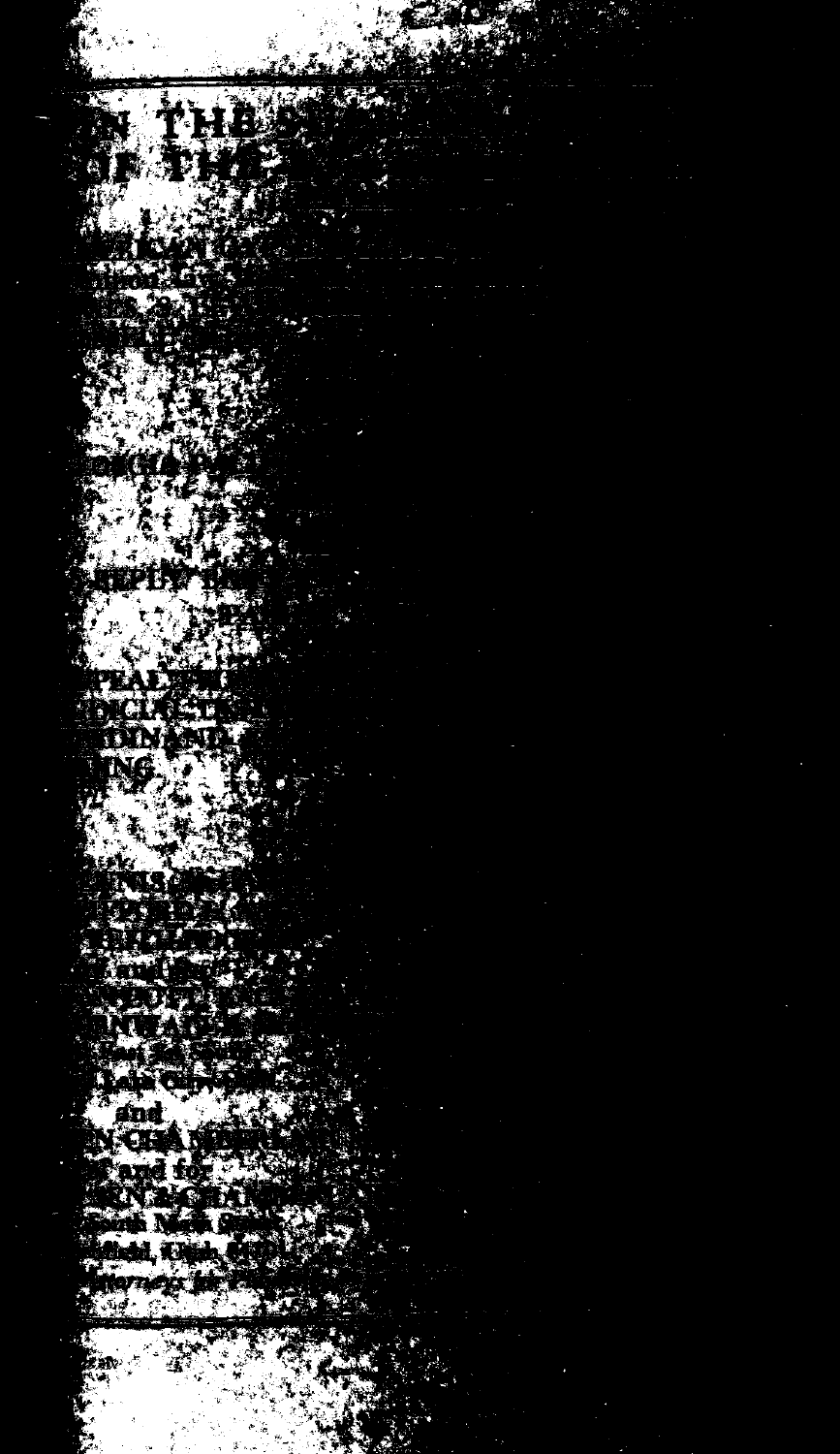# TABLE OF CONTENTS

| POINT I -- THE TRIAL COURT ERRED BOTH<br>LEGALLY AND FACTUALLY IN ENTERING<br>ITS FINDING OF FACT NO. 27 WHICH DEALS<br>WITH THE REQUIREMENTS PROVISION OF<br>THE LEASE AND SADDLES GEORGIA-PACIFIC<br>WITH AN OBLIGATION TO PRODUCE AT A                                             |  |
|---------------------------------------------------------------------------------------------------------------------------------------------------------------------------------------------------------------------------------------------------------------------------------------|--|
| POINT II-RESPONDENTS PREMISE ARGUMENTS<br>ALLEGING A DEFINED HISTORIC SIGURD<br>MARKET AREA UPON "FACTS" WHICH ARE                                                                                                                                                                    |  |
| POINT III-THE "ASSUMPTIONS" OR "CONCLU-<br>SIONS" TESTIFIED TO BY RESPONDENTS'<br>ACCOUNTING WITNESS, CALDWELL, ARE<br>INADMISSIBLE IN EVIDENCE AND ARE NOT<br>SUPPORTED BY EVIDENCE IN THE RECORD  13                                                                                |  |
| POINT IV-THE ASSERTIONS MADE BY RESPON-<br>DENTS IN THEIR POINT IV THAT THE SOLE<br>ACTIVITY IN G-P's DISTRIBUTION SYSTEM IS<br>A SELLING FUNCTION AND SHOULD NOT BE<br>USED AS AN EXPENSE IN DETERMINING<br>THE PROFIT ROYALTY IS CONTRARY TO THE<br>UNCONTROVERTED TESTIMONY OF ALL |  |
| POINT V-THE TRIAL COURT DID NOT ERR IN<br>REFUSING TO AWARD PLAINTIFFS THEIR<br>COSTS AND ATORNEYS' FEES IN THIS ACTION23                                                                                                                                                             |  |
| CONCLUSION 25                                                                                                                                                                                                                                                                         |  |
|                                                                                                                                                                                                                                                                                       |  |
| APPENDIX "B"                                                                                                                                                                                                                                                                          |  |

*Page*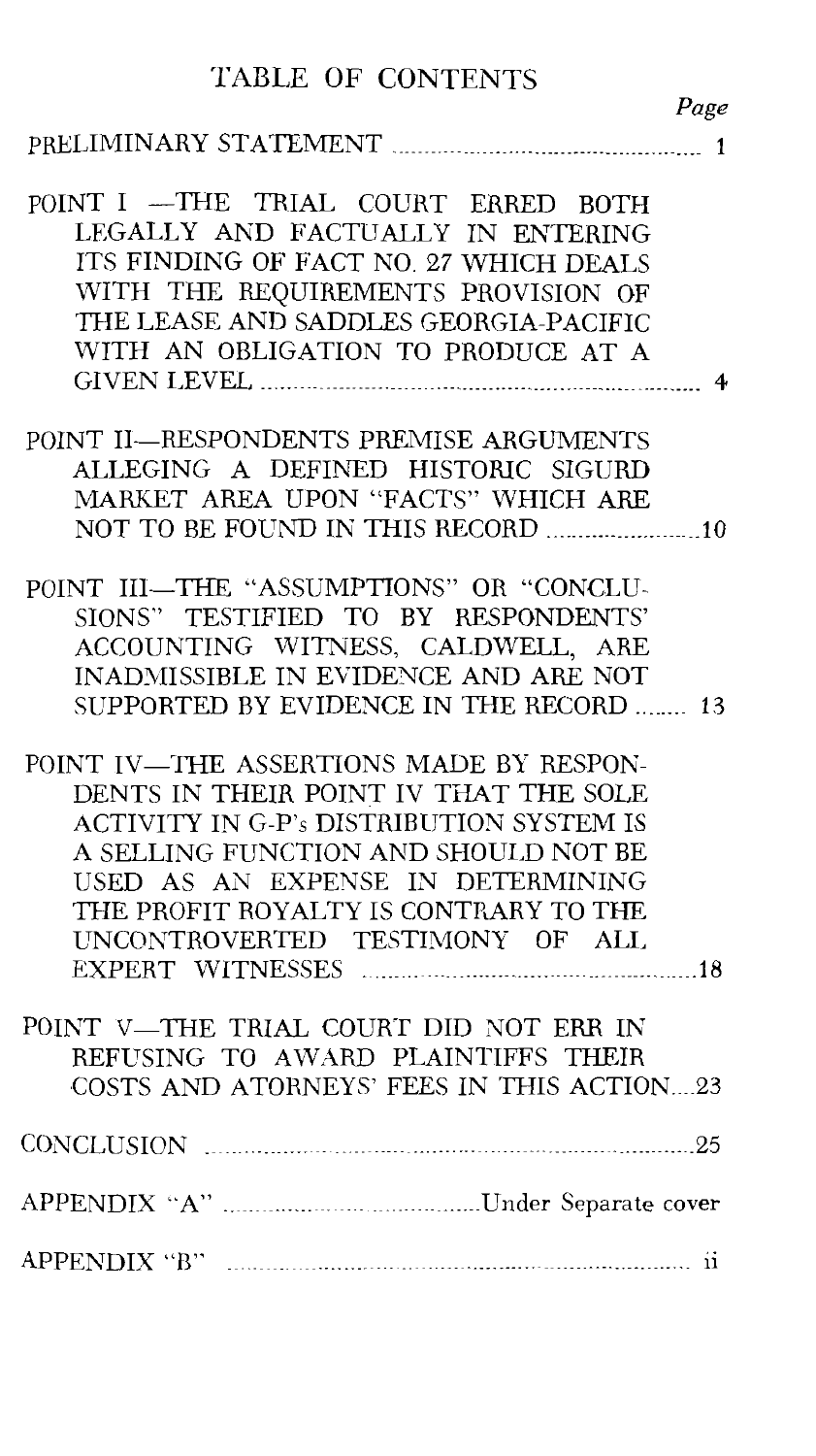# TABLE OF *CONTENTS-Continued*

# CASES CITED

| Allen v. McCormick,                                                                     |
|-----------------------------------------------------------------------------------------|
| Gould v. Mountain States Telephone & Telegraph Co.,                                     |
| Monter v. Kratzers Specialty Bread Co.,<br>U.2d , Docket No. 12810 (December 5, 1972)17 |
| Robinson v. Hreinson,                                                                   |
| Wall Products Co. v. National Gypsum Co.,                                               |
|                                                                                         |

## AUTHORITIES CITED

|--|--|--|--|--|--|--|--|--|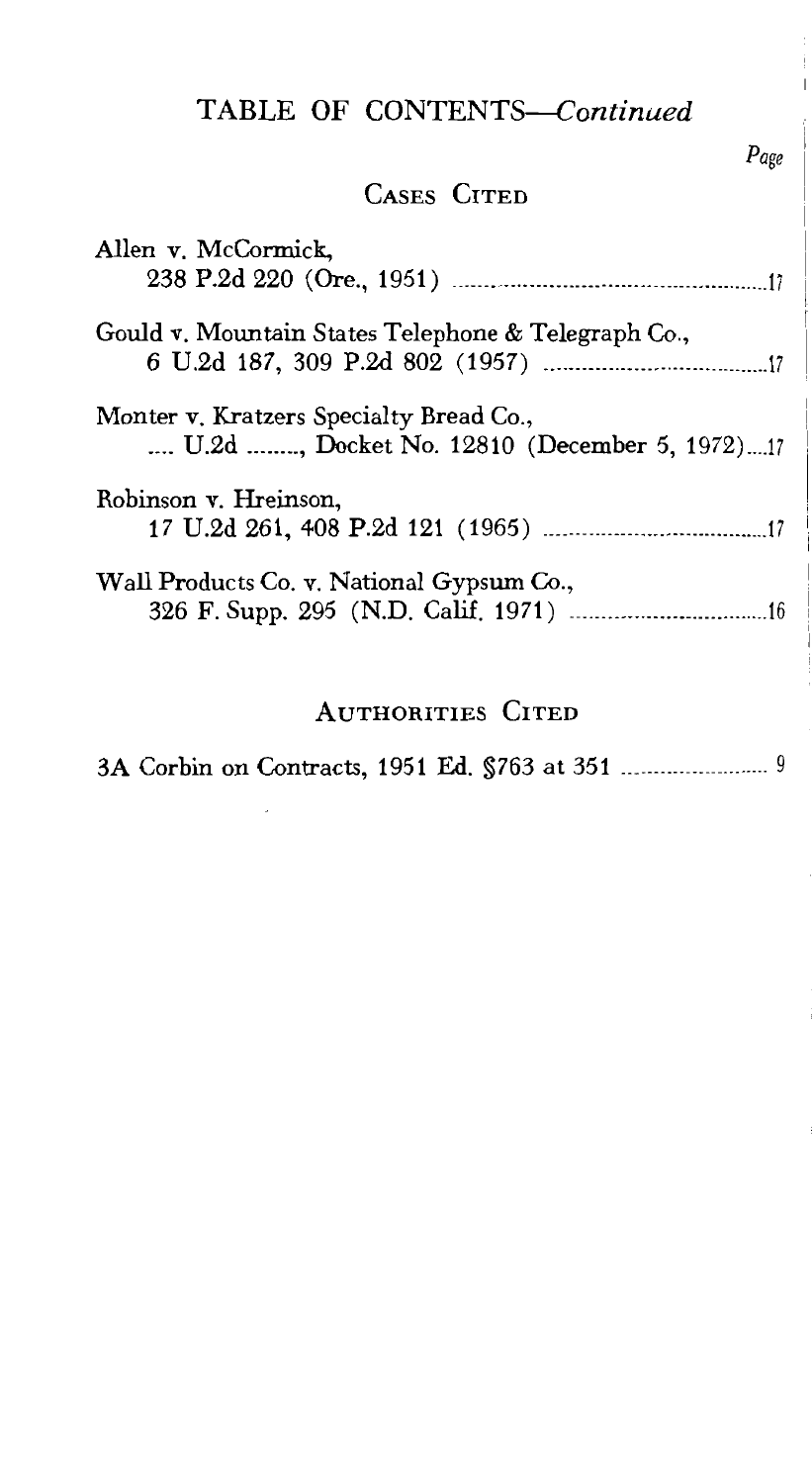# **IN THE SUPREME COURT OF THE STATE OF UTAH**

AMERICAN GYPSUM TRUST, a common law trust, and JOHN PAUL JONES, S. LEWIS CRANDALL, JOHN RUSSELL RITTER, et al, *Plaintiffs-Respondents,* 

Case No. 12887

-vs-

GEORGIA-PACIFIC CORPORATION, *Defendant-Appellant.* 

REPLY BRIEF OF APPELLANT GEORGIA-PACIFIC CORPORATION

## PRELIMINARY STATEMENT

An analysis of the facts stated and arguments made in Respondents' brief convinces us that, faced with an adverse record in the Court below and the rationale of the overwhelming array of legal authorities cited by Appellant, Georgia-Pacific Corporation, (hereinafter referred to as G-P), Respondents have adopted the diversionary principle of skipping around the real issues. Rather than follow their lead we will merely point out to this Court the errors in the facts stated or not mentioned by them. In that connection,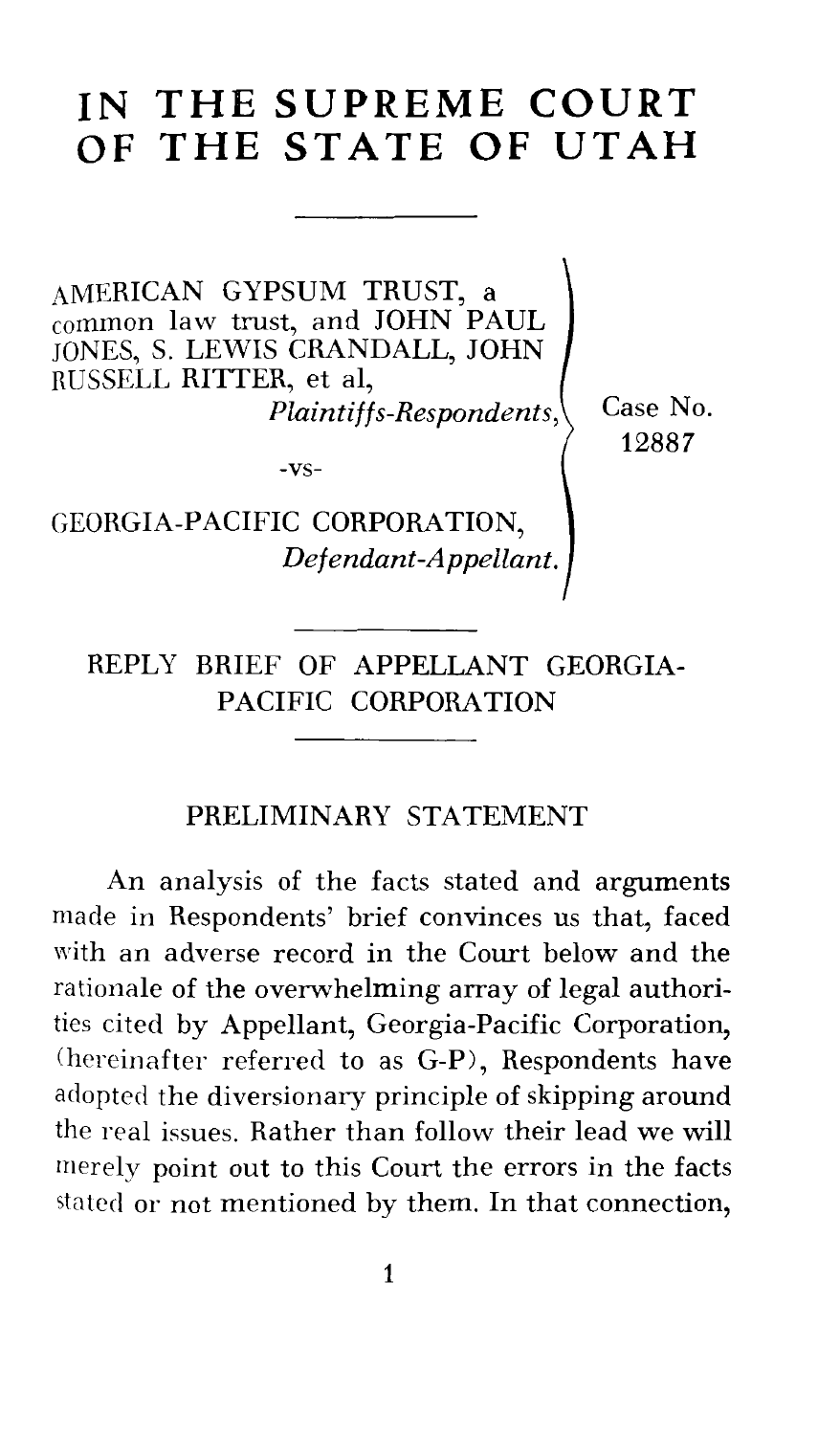we rest assured that the Court will examine the pertinent portions of the record itself in areas where the parties are in dispute.

The position of G-P throughout this entire lawsuit and in this reply brief has been and is as follows:

1. The requirements provision of the lease agreement does not impose upon G-P an obligation to supply the requirements of any given fixed market area or produce gypsum products at the Sigurd plant at any set production level. G-P acted in a prudent and businesslike manner for all interests concerned in light of the existing economic conditions by acquiring the Lovell, Wyoming plant, increasing capacity at the Acme, Texas plant, and concentrating the Sigurd market area.

2. Since becoming the assignee of the lease, G-P has strictly complied with generally accepted accounting principles in calculating the profit royalty by transferring gypsum products from the Sigurd plant to the distribution center at the wholesale fair market value.

3. The record does not contain any evidence which supports the trial court's finding that there was a fixed historical Sigurd market area.

4. As a matter of law, the testimony of the witness for Respondents, Grant Caldwell, was inadmissible for the reasons that: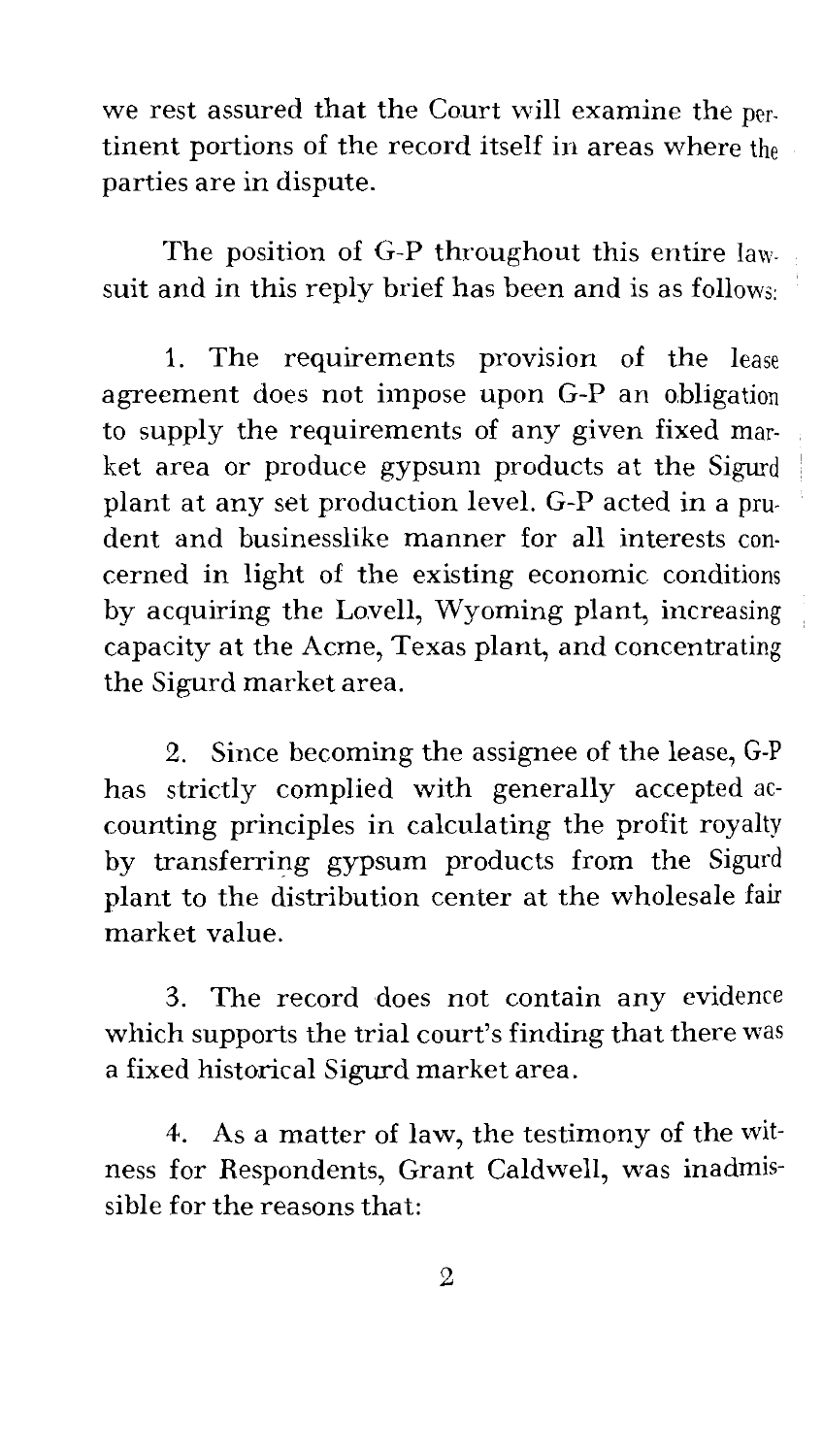(a) He made economic assumptions to support his contentions which he was not qualified to make as an expert in the fields in which he expressed his opinion, and

(b) His assumptions and conclusions were not supported by facts of record. On the contrary they were based on his imagination and desires.

In the portion of Respondents' brief entitled Introduction to Argument the Respondents make certain specious statements. Firstly, they assert that there is not a single argument on any principle of law involved in any of Georgia-Pacific's claims of error. Secondly, they contend that G-P had failed to cite the overwhelming evidence that supports the trial court's findings, and thirdly, that G-P is seeking a retrial of isolated parts of this action.

To aid the Court in following our contentions, and rejecting those of Respondents, we file under separate cover Appendix "A" to this brief. It contains the evidence which will show to the Court that the Respondents have either misstated the facts, overlooked those essential to properly resolve the issue, unfairly characterized their effect, or imagined their presence in the record.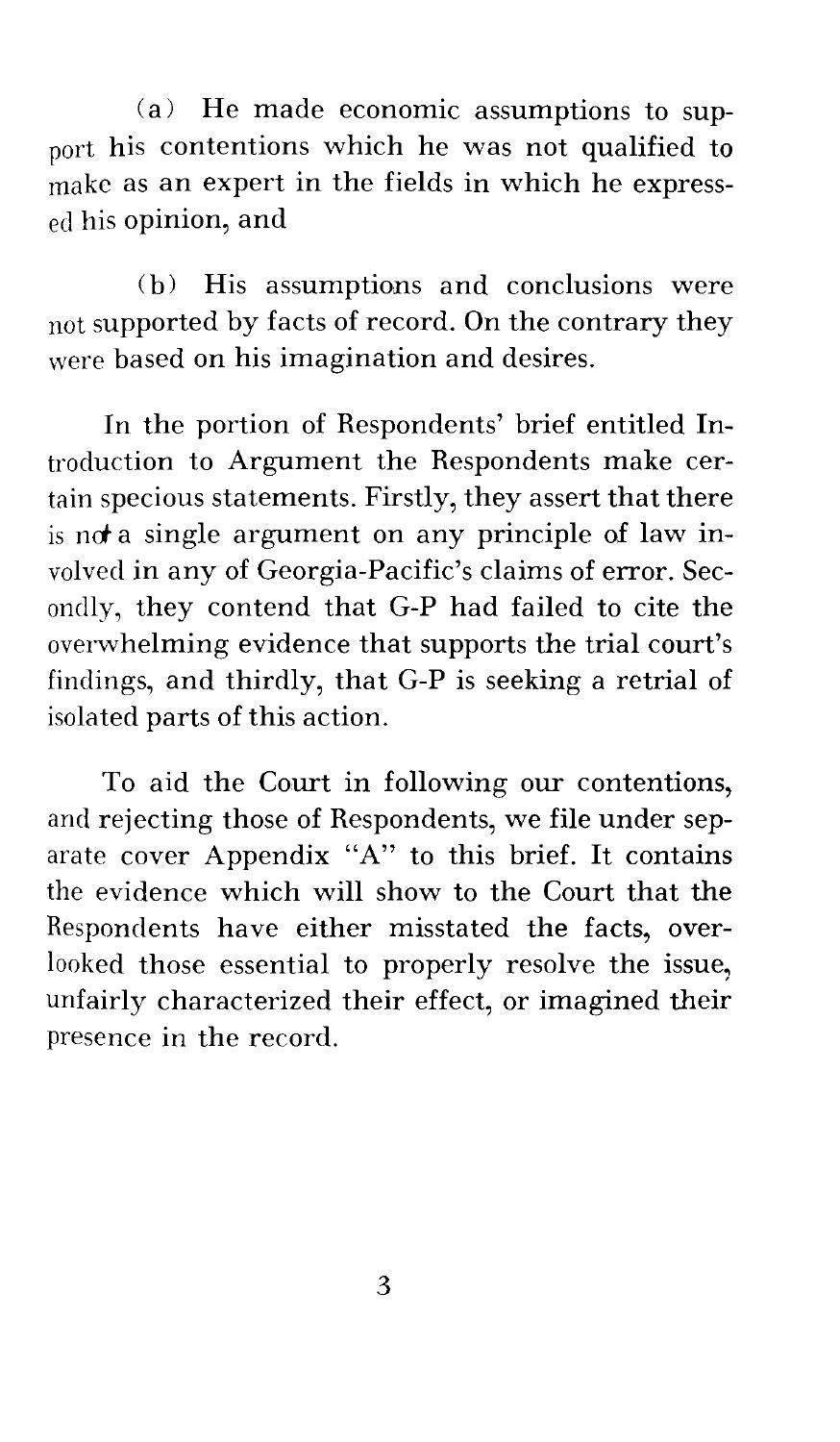#### POINT I

THE TRIAL COURT ERRED BOTH LEGAL-LY AND FACTUALLY IN ENTERING ITS FINDING OF FACT NO. 27 WHICH DEALS WITH THE REQUIREMENTS PROVISION OF THE LEASE AND SADDLES GEORGIA-PACIFIC WITH AN OBLIGATION TO PRO-DUCE AT A GIVEN LEVEL.

Point I of Respondents' brief indicates that the arguments arc directed to answering G-P's contention that the lease does not obligate it to supply gypsum products from the Sigurd plant to a fixed market area or that it must produce at any given level. However, most of the argument directs itself to Point III of G-P's brief which deals with the erroneous economic assumptions upon which the trial court based its findings and conclusions as to damages. That issue will be developed in a subsequent portion of this brief.

Preliminary to our principal development we mention that Respondents assert that G-P's position here and below is that the requirements language of the lease agreement means nothing  $-$  that it is not even a part of the lease. Nothing could be further from the truth. An examination of the argument under this point in G-P's opening brief will demonstrate beyond cavil that our position on the issue was that the requirements language of the lease agreement was indeed a vital part of the bargain negotiated by the parties and that the requirements language pen-

4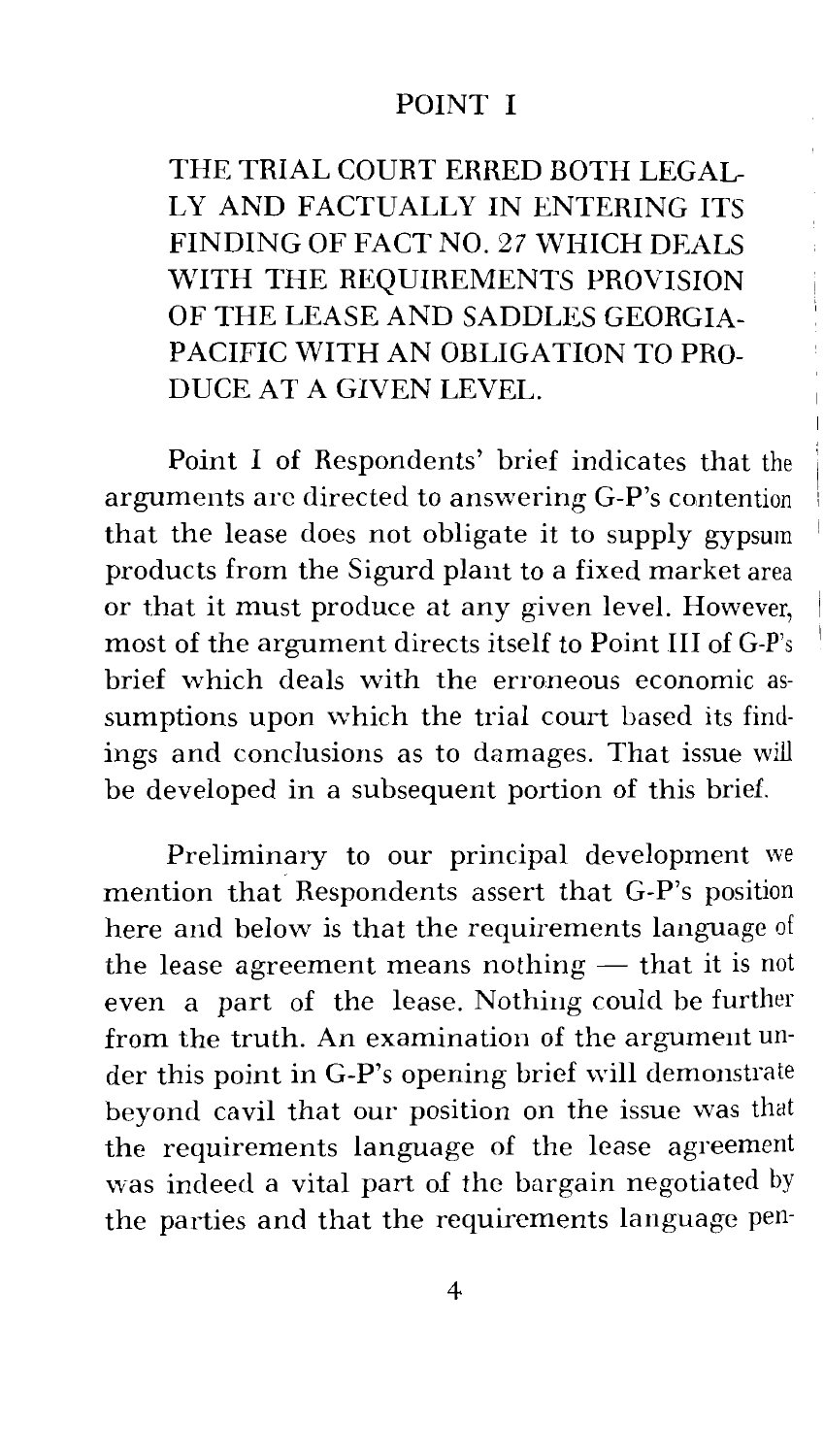ned by Judge Ritter when he wrote the lease is clear and unambiguous and binds both parties.

A cursory reading of the document establishes that Judge Ritter selected the following words to evidence the understanding of the parties as to requirements:

> " ... all gypsum requirements of the lessee or his assigns shall be supplied from the demised premises hereinabove described, providing rock of the kind and quality needed can be supplied therefrom . . ."

In applying this language to the parties at the time of the execution of the lease, the following facts adduced at trial are vital and with them the picture painted by the words become clear:

1. The execution of the lease agreement in 1946 was preceded by long and hard negotiations in which the lessor was represented by Judge Ritter, and the lease itself was written by Judge Ritter. (Ab 178, 179, 191, 194) 1

ļ

2. The assets of the lessor at the time and the

Reference numbers designated herein refer to the following  $\mathbf{1}$ parts of the record:

- (Ab.........) designated references to the abstract of the Transcript of the trial court proceedings.
- (C. ........) designates the Record on Appeal as submitted by the district court.

 $(Ex$ ..........) designates the exhibits admitted as evidence at trial.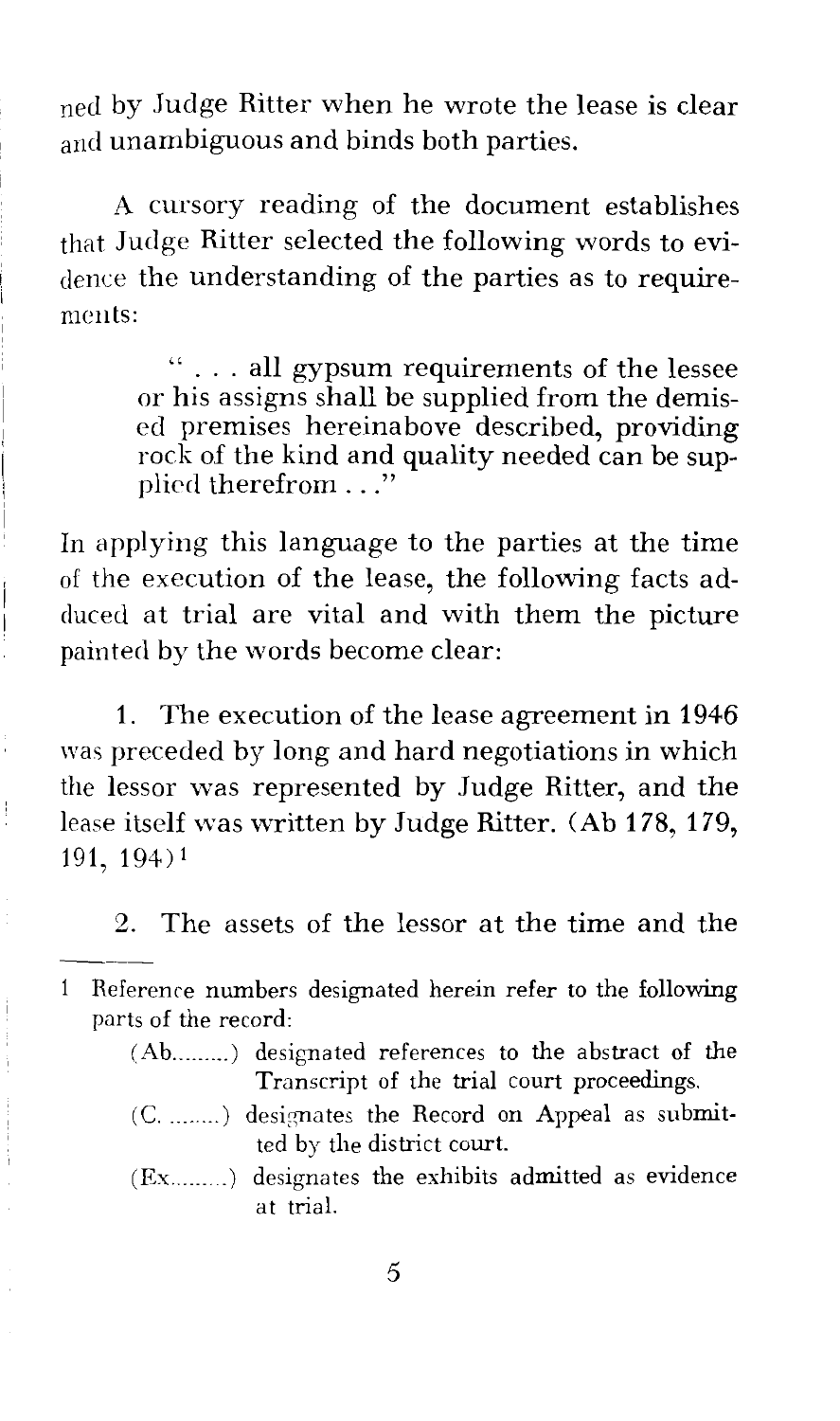subject of the lease were a group of gypsum claims situated among numerous other similar claims in the same general area. (Ab. 179, 214-215, 238)

3. To encourage mining of the claims by lessee and to prevent lessee from using better quality ore in place of that of lessors, the parties specifically agreed that lessee would construct a plant and that the gypsum requirements of that plant would be taken from lessor's claims, not from other sources. Significantly, it is pertinent to note that both United States Gypsum Company, with a plant next door, and G-P itself, have extensive ore bodies contiguous to those embraced by this lease agreement. (Ab. 179, 794, 805, 214-215, 238)

4. Intent is often shown by silence and the lease language selected by Judge Ritter referred neither to any required level of production of the plant to be constructed or to-any exclusive market area to be served by the plant.

5. In more than twenty (20) years of lease operation, no claim was ever made by lessor that the requirements language imposed either production level requirements or market area requirements. (Ab. 524-526)

6. Lessor did not assert such claim in the negotiations that led to the filing of this litigation or even in its complaint when originally filed. (Ab. 199, 202- 203, Ex. 163)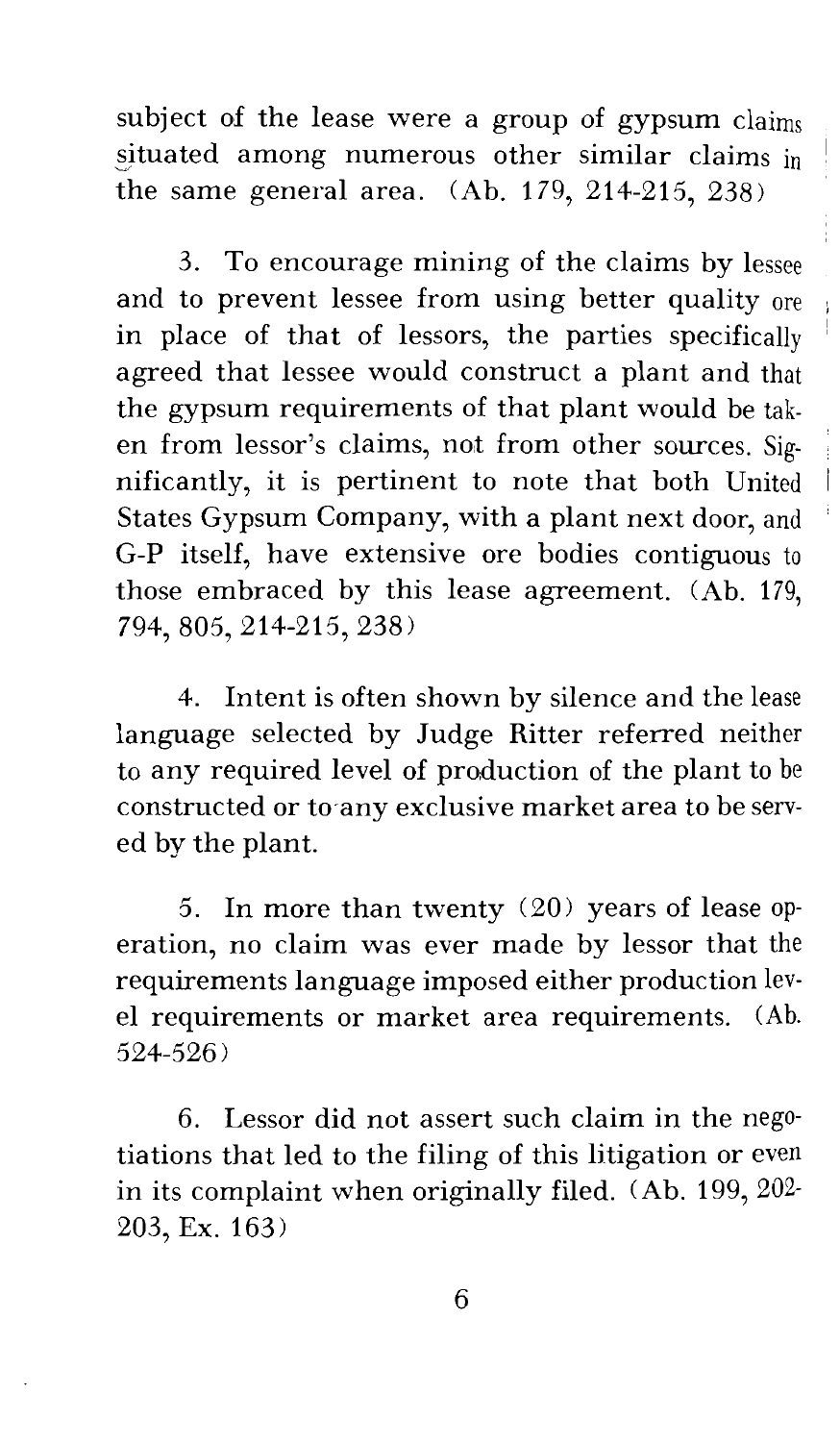7. Over many years of performance pursuant to the lease agreement, G-P and its predecessors in interest have scrupulously adhered to the requirements language of the lease by providing all of the requirements of this plant from lessor's ore body, despite the fact that, over the years, the quality of the ore has presented serious problems. Moreover, richer ore deposits contiguous to the claims in the lease were available and owned by G-P and its predecessors. (Ab. 817-821, 832-833, 214) Had G-P not been obligated under the requirements provision of the lease to obtain gypsum ore only from Respondents' premises, G-P would have utilized the higher quality ore contiguous thereto to its economic advantage.

With support from these uncontroverted facts, the position of G-P is that the trial court erred as a matter of law in its findings of fact and conclusions of law by:

1. Writing burdensome obligations into the contract of the parties not placed there by Judge Ritter when he wrote the lease in 1946.

2. Writing implied contract obligations not within a reasonable construction of the agreement favoring the scrivener of the lease.

3. Writing new obligations in the lease at a time some twenty (20) years subsequent to the date of the lease. These obligations consist of creating a production level requirement and geographic market area requirement based upon varying circumstances which developed over the intervening years.

7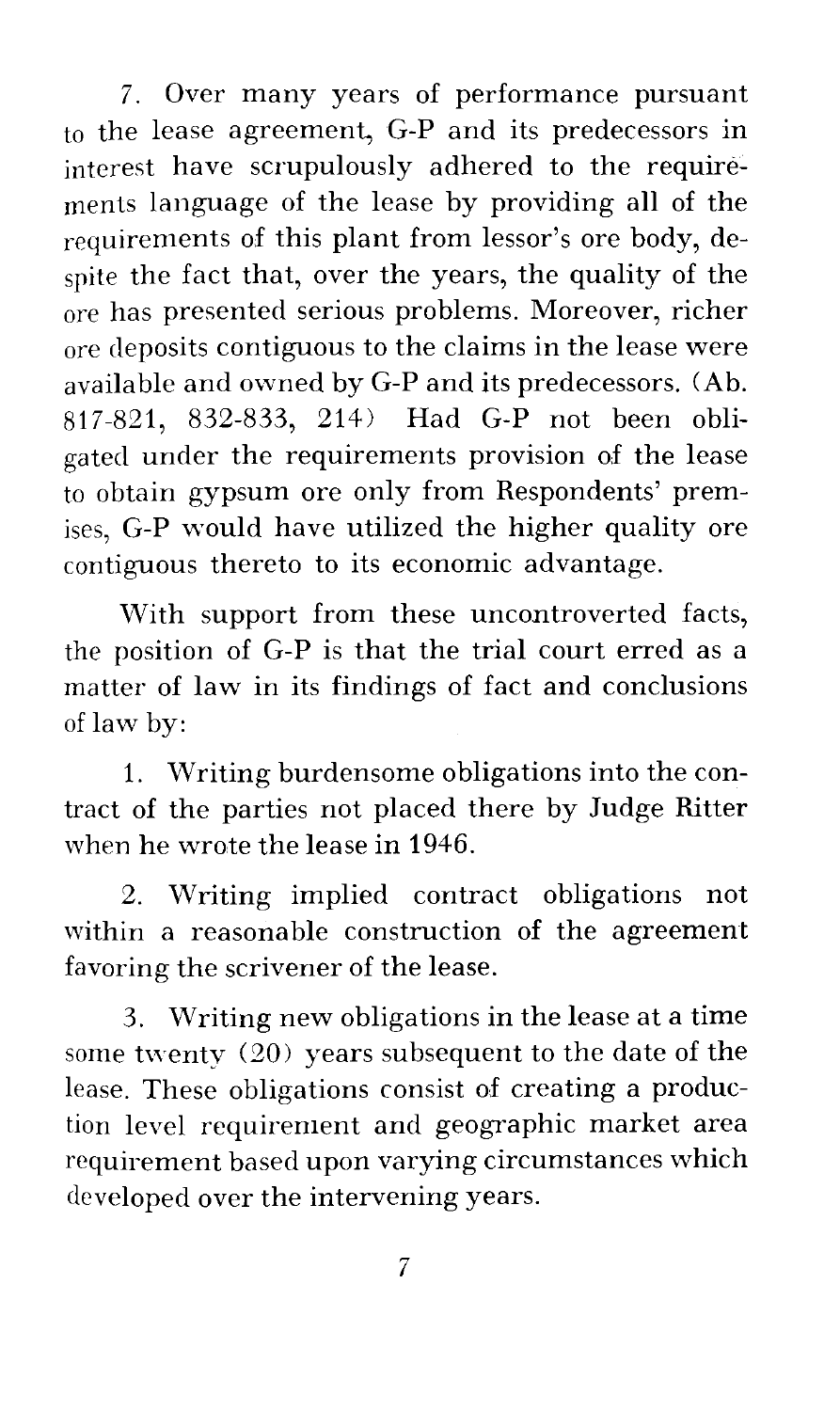4. Adding obligations to an assignee of the lessee not saddled on the original lessee.

5. In failing to bar Respondents from belatedly asserting their unnegotiated requirements theory after G-P, relying upon the agreement itself and prior interpretive actions of Respondents, acquired the Sigurd operations.

The argument made by Respondents as to the actions by G-P and the market and competitive conditions which arose twenty (20) years after the lease agreement was negotiated is totally irrelevant to proper interpretation of the requirements provision of the lease. The issue here being discussed is the intention of the parties at the time the lease was negoitated and their construction of its terms over many years. At the time of execution there was a single lessee, a single lessor, a single ore deposit owned by lessors and an obligation to construct a single plant. The ore body was adjacent to numerous other ore bodies. The parties, in language enunciated by Judge Ritter, the lessor's attorney, stated clearly and simply that lessee will supply the single plant to be constructed from Respondents' ore body, not from contiguous ore boddies. That is the only requirement provision contained in the agreement. It has been performed by G-P and Respondents should not be permitted to alter its terms by arguments relating to changed conditions and competitive factors arising during the twenty (20) years G-P and its predecessors have mined the property. Such argument is clearly deceptive. Further-

8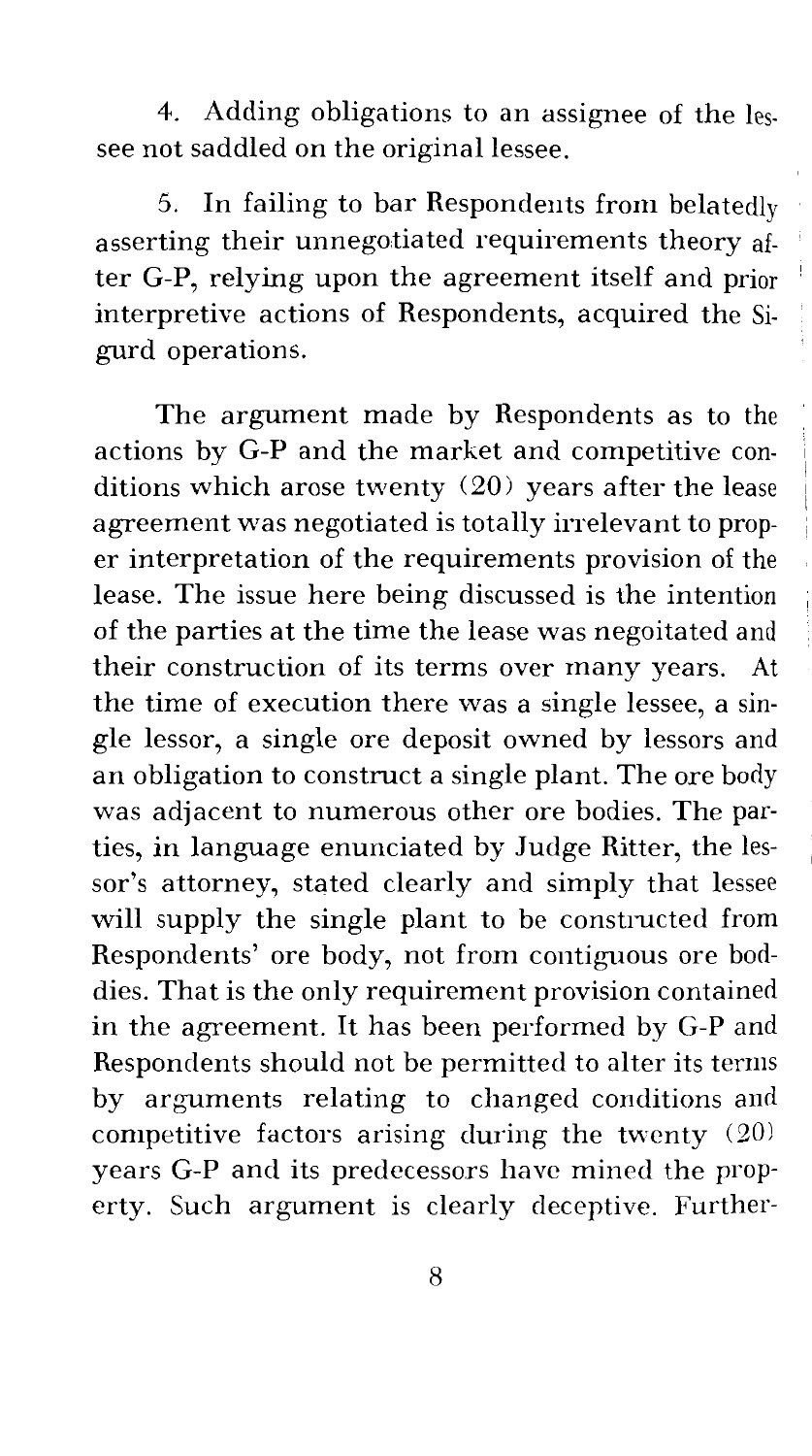more, as is demonstrated by Appendix "A", at pages 19-41, the characterization of the evidence of record in this section of Respondents' brief is not accurate.

Respondents' only chnllengc to the *fil'e* separately stated legal arguments set forth in G-P's opening brief, dealing with the interpretation of requirements contracts, is to its argument on estoppel. And, even in that attack, the primary thrust of their argument is procedural in nature rather than substantive. Respondents maintain that the estoppel argument was neyer raised below and, therefore, as a matter of law, cannot be raised on this appeal. This assertion is plainly false. Attached hereto as Appendix "B" is an excerpt from memorandum filed with the trial court in support of G-P's Motion for Summary Judgment. (C. 382-385) It is proper to raise estoppcl by motion for summary judgment. (Sec Moore's Federal Practice, 2d Ed. Vol. 2A § §8.28, 12.09, construing Rule 12(b) (6) of the Federal Rules of Civil Procedure which is identical to the Utah Rule as here pertinent.) The matter was again presented to the court below in G-P's post trial brief.  $(C. 657)$ 

As to the issue of estoppel, Respondents further contend at page 15 of their brief that estoppel cannot be found because of the lease provision relating to non-waiver of prior breaches. This position likewise is without merit.

As stated by Professor Corbin:

'·Parties to a contract cannot, even by an express provision in that contract, deprive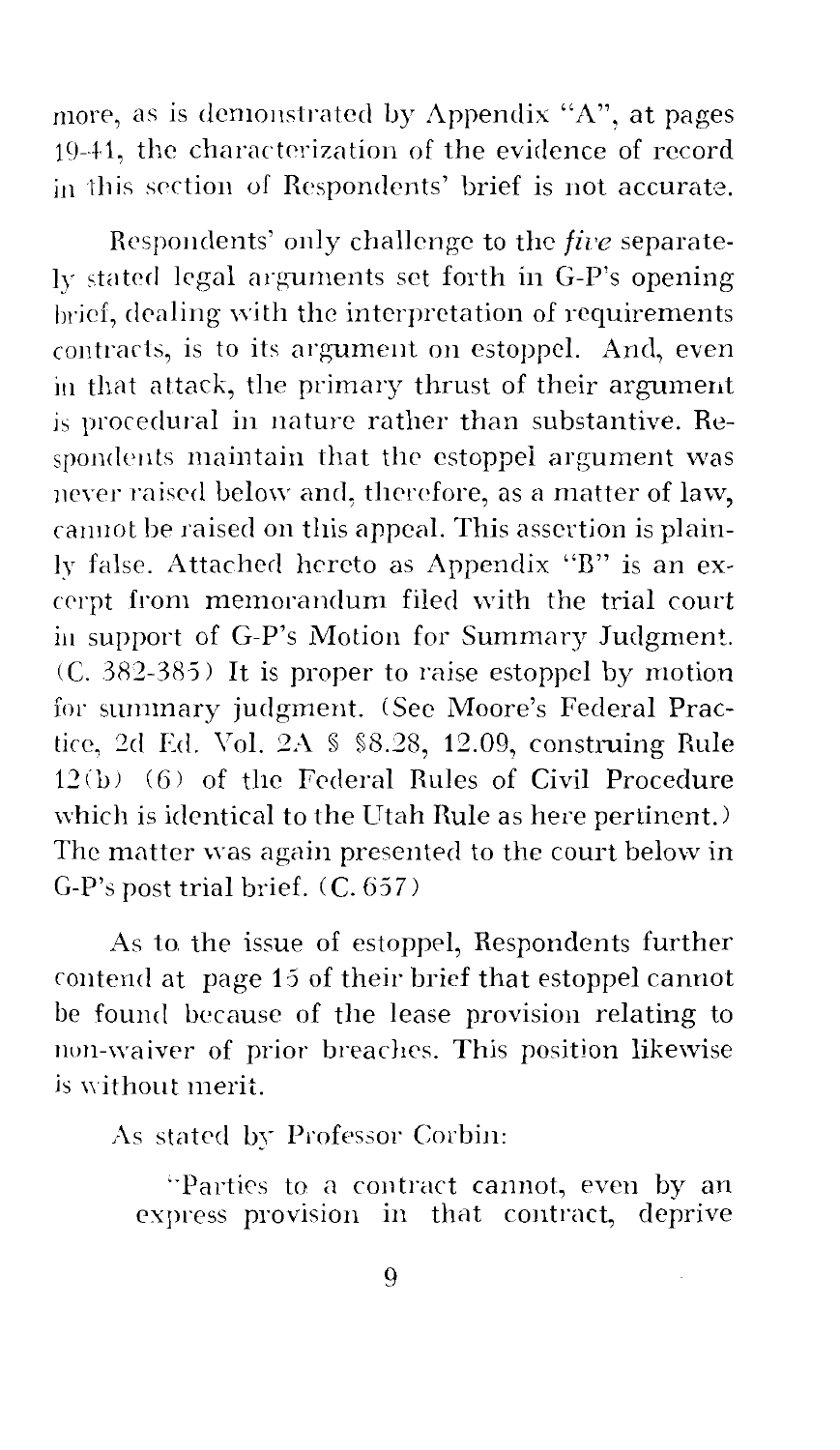themselves of the power to alter or vary or discharge it by subsequent agreement.  $\check{r}$  \* \* In like manner, a provision that an express condition of a promise or promises in the contract cannot be eliminated by waiver, or by conduct constituting an estoppel, is wholly ineffective. The promissor still has the power to waive the condition, or by his conduct to estop himself from insisting upon it, to the same extent that he would have had this power if there had been no such provision." Corbin on Contracts, 1951 Ed. §763, Vol. 3A p. 351.

In summary, the contract language is clear. Even if we go so far as to assume ambiguity the language must be construed against the scrivener. G-P conformed with the requirements language of the agreement. Respondents are estopped from asserting their requirements theory, after permitting G-P to acquire the lease without first advising of such unstated claim which was impossible of determination either by examination of the lease itself or of the conduct of the parties in their performance over those many years.

### POINT II

RESPONDENTS PREMISE ARGUMENTS ALLEGING A DEFINED HISTORIC SI-GURD MARKET AREA UPON "FACTS" WHICH ARE NOT TO BE FOUND IN THIS RECORD.

Respondents, in support of the Court's ruling on market area and to uphold the argument in their brief, make two basic and erroneous assertions. They are: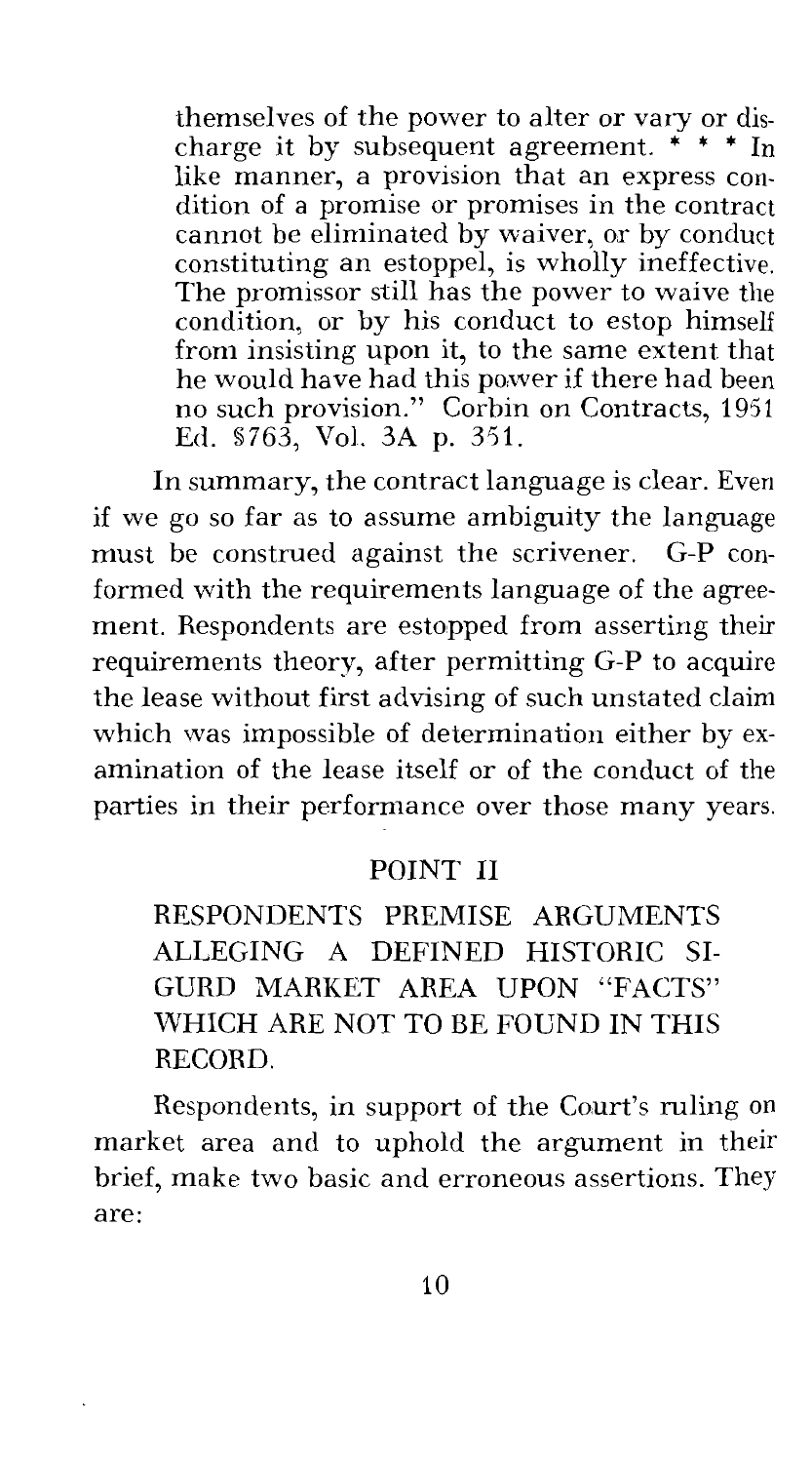1. That from the date of the execution of the lease agreement to the date of trial, a fixed and historic market area had been served exclusively by the Sigurd plant.

2. That G-P creamed the market to its own advantage and acted in a manner adverse to the interest of the parties to the lease.

As to the first assertion, the uncontroverted evidence which is set forth in Appendix "A" (pages 2-12) is to the contrary. In summary, there never was and never has been any fixed or certain market area served by the Sigurd plant. Any market area mentioned has fluctuated depending upon existing market conditions and competitive forces. No part of the critical Southern California market was served by Sigurd from 1952 through 1958. That market was served by the lessee from the Union Gypsum plant in Phoenix, Arizona. (Ab. 103, 119, 121-123, 569-570, Ex. 110)

The second assertion is as vulnerable as the first for it too lacks evidentiary support and in fact, is contrary to the facts. Respondents offered no evidence on this subject at all, except the erroneous assumptions or conclusions of its unqualified expert. Respondents' accounting witness admittedly had no knowledge of background of any kind with respect to the subject being considered. (Ab. 364-365) The only admissible and trustworthy evidence offered by any party at the trial came through the knowledgeable administrative and executive employees of G-P (Mc-

11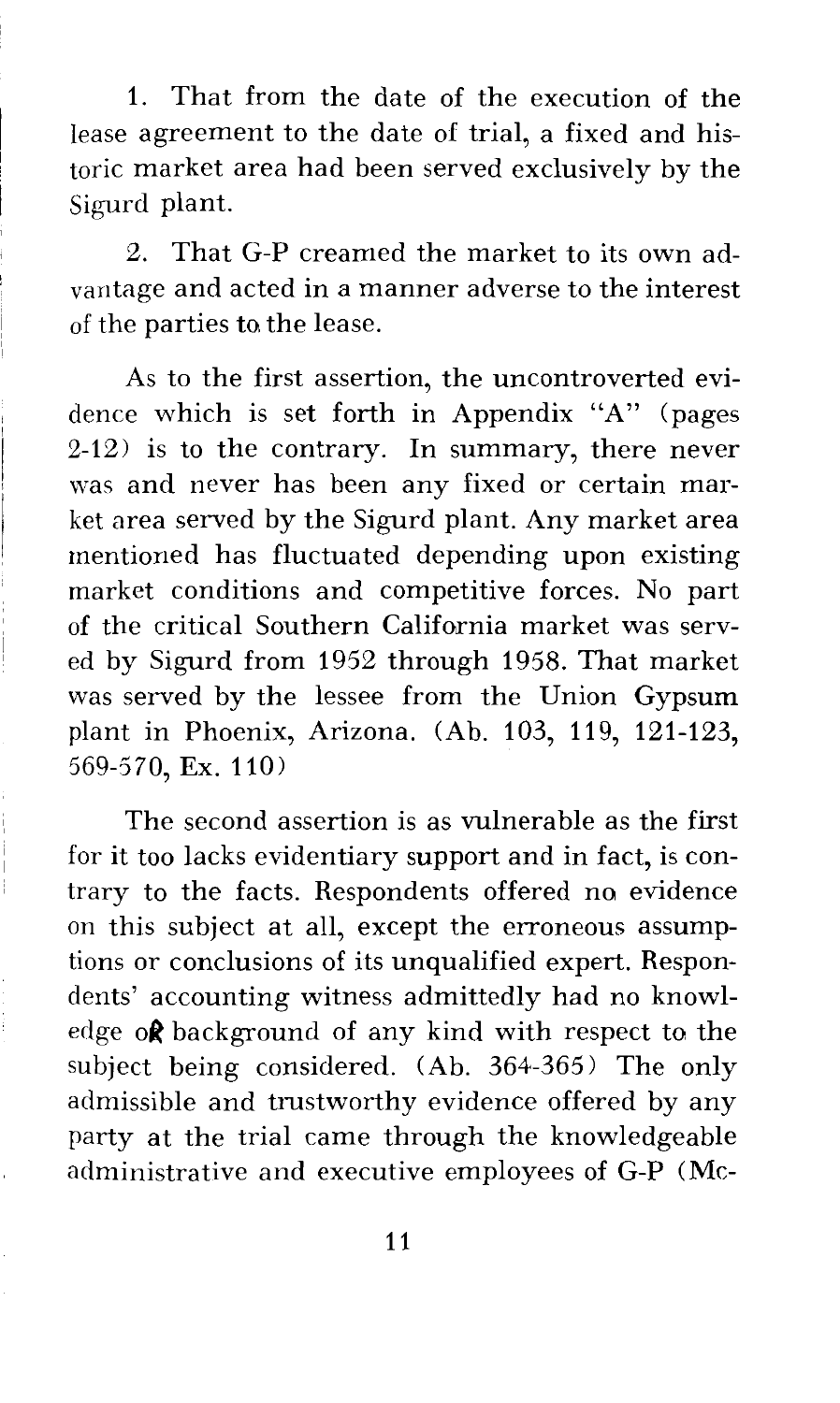Caskill, Burch and Wilson) and through independent economic and marketing experts (Grether and Rosse). Their testimony demonstrates that the very  $acts^2 of$ G-P vvhich are complained of by Respondents were beneficial, not detrimental to the Sigurd operation and to Respondents' interests. (Ab. 437-438, 468-470, 541-542, 595, 628-631, 643-644, 688). (Sec Appendix "A", pages 32-+1) But for these acts, this plant would have suffered the same fate as its more favorably situated competitors--- it would have been forced to *close* down. CAb. 464, 594) This evidence is uncontroverted. Respondents' bold declaration to the contrary cannot change the record.

Respondents do not here point to any language in the lease agreement or to any evidence in a "1946" time frame which would indicate an intention to bind the lessee to serve exclusively any particular market area. The entire market area argument, therefore, is wholly irrelevant. In addition, as is noted above, the basic factual premises utilized as a base is false.

<sup>2.</sup> The acquisition of the Lovell, Wyoming plant to prohibit a competitor from acquiring it and competing with Sigurd in the intermountain area  $(Ab. 466)$ ; the addition of production capacity at the Acme, Texas plant to relieve the burden on Sigurd of shipping to Southern California at a loss. (Ab. 526-527) The concentration of the Sigurd market area to reduce costs  $(Ab. 594)$ ; and the use of G-P's existing distribution centers to take advantage of truck delivery and multi-product sales. (Ab. 364)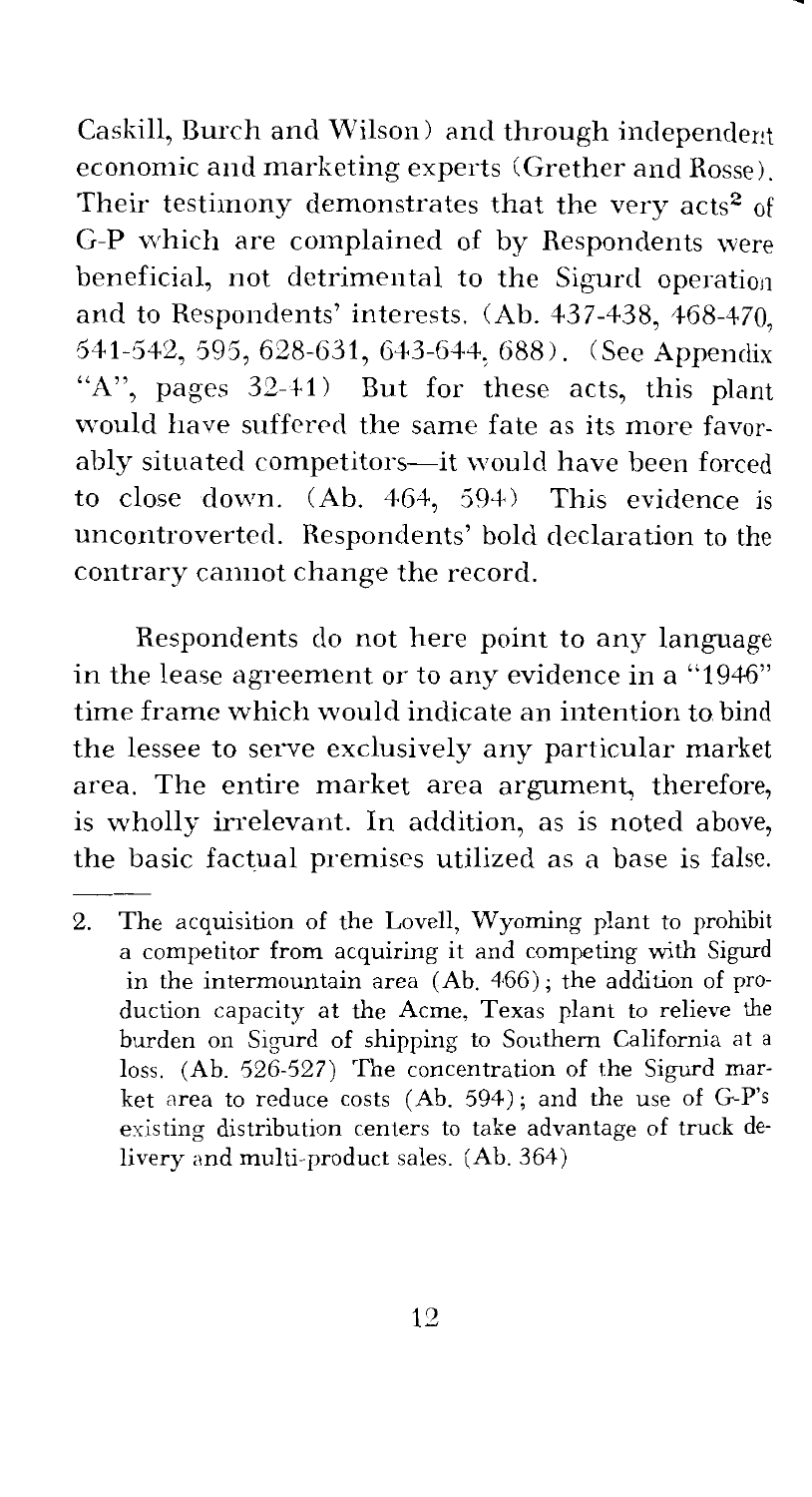### POINT III

THE "ASSUMPTIONS" OR "CONCLU-SIONS" TESTIFIED TO BY RESPOND-ENTS' ACCOUNTING WITNESS, CALD-WELL, ARE INADMISSIBLE IN EVI-DENCE AND ARE NOT SUPPORTED BY EVIDENCE IN THE RECORD.

As we read Respondents' arguments under Point III, they do not quarrel with the legal propositions stated in G-P's opening brief that Mr. Caldwell was not competent to state the assumptions and conclusions<sup>3</sup> relied upon by him at the trial. Rather, they seek to escape those propositions by suggesting that the trial judge's findings are supported by other evidence. In this regard, we invite the attention of the Court to the argument contained under Point III in G-P's opening brief which demonstrated the total inadmis-

- 3 These assumptions are:
	- 1. The price decline in the Western market was caused solely by G-P in its operation of the Lovell and Acme plants. (Ab. 309-314)
	- 2. The Sigurd plant should have experienced profit levels in 1965-1970 equal to the profit levels of 1962- 1964. (Ex. 139-141)
	- 3. The production of G-P's Acme and Lovell plants supplied to the West Coast could have been supplied, to the extent of Sigurd's capacity, at a profit level as in the years 1962, 1963 and 1964. (Exs. 139-141)
	- 4. During the years 1967-1968 the Sigurd plant could have produced at  $97\%$  of the capacity which was the capacity achieved by that plant in 1967 and at the same profit level as was reached in the years 1962, 1963 and 1964. (Ex. 139-141)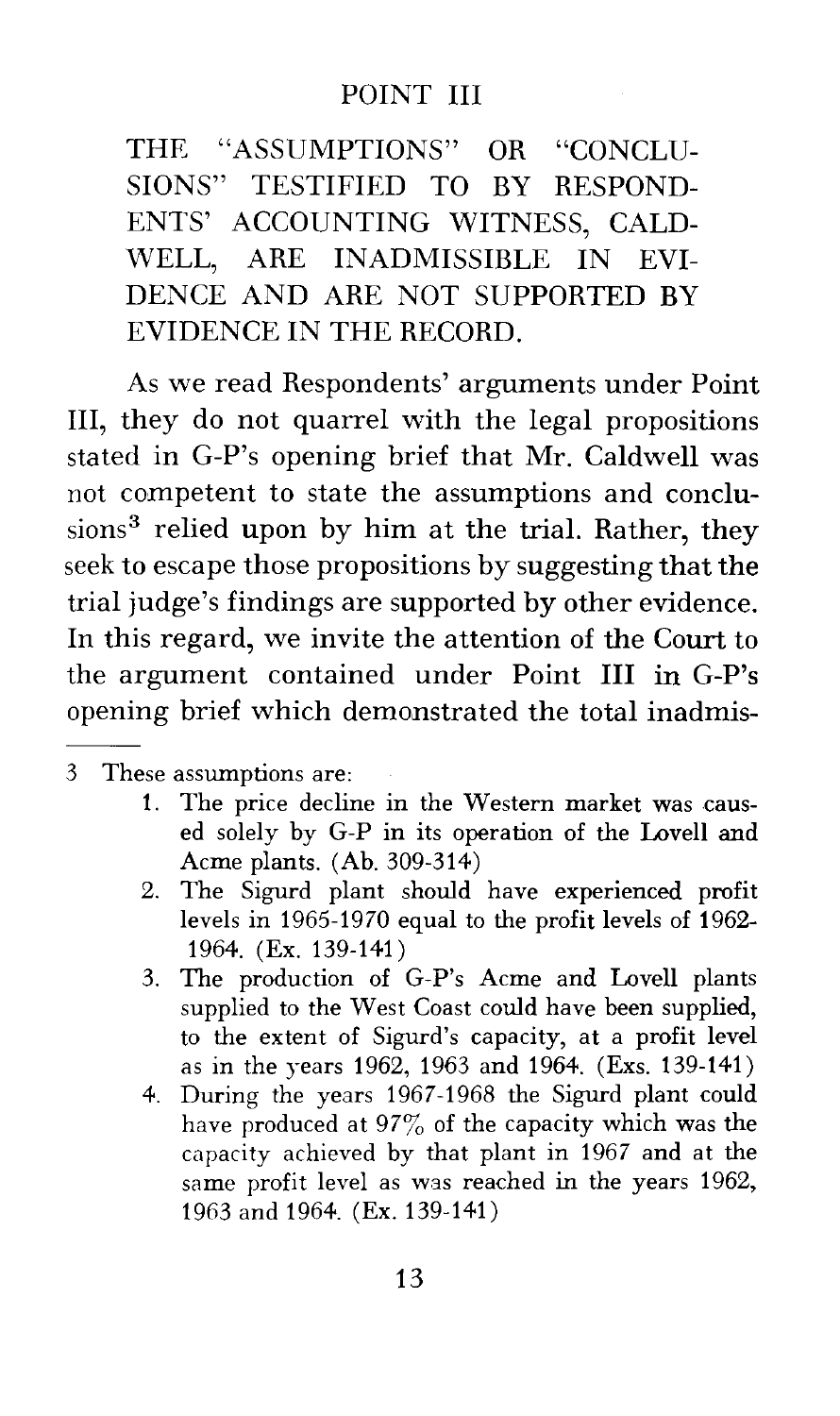sibility and incompetence of the testimony of Grant Caldwell.

The Respondents chide G-P for asserting that Caldvvell made economic "assumptions", but they then go on to admit that he testified as follows:

> "... additional capacity from Lovell, Acme. and the other Georgia-Pacific sources so *affected* the price of gypsum products in the Sigurd market *that the price experienced in that market* in the period 1968-70 *was an unreliable in*dex for measuring plaintiff's damages." (see page 21)

Respondents further proceed to make this admission:

> "Mr. Caldwell and the trial court logically *concluded* that the profits at the Sigurd plant would not have changed *absent Georgia-Pacific violations* of the lease, except as the price of gypsum products declined in areas *untainted b\_Y Georgia-Pacific's misconduct."* (see p. 21- 22)

Mr. Caldwell's assumptions or conclusions are without foundation and should not have been received in evidence. Over objections of G-P they were improperly admitted, relied upon, and used as a basis for the findings of the Court below as to damages and future accounting procedures. Mr. Caldwell admitted that he had not made any study to support his conclusions as a market analyst or economist; that he is neither a market analyst nor a professional economist; that he had made no studies as to what competitors were doing in the market place; and, that he did not know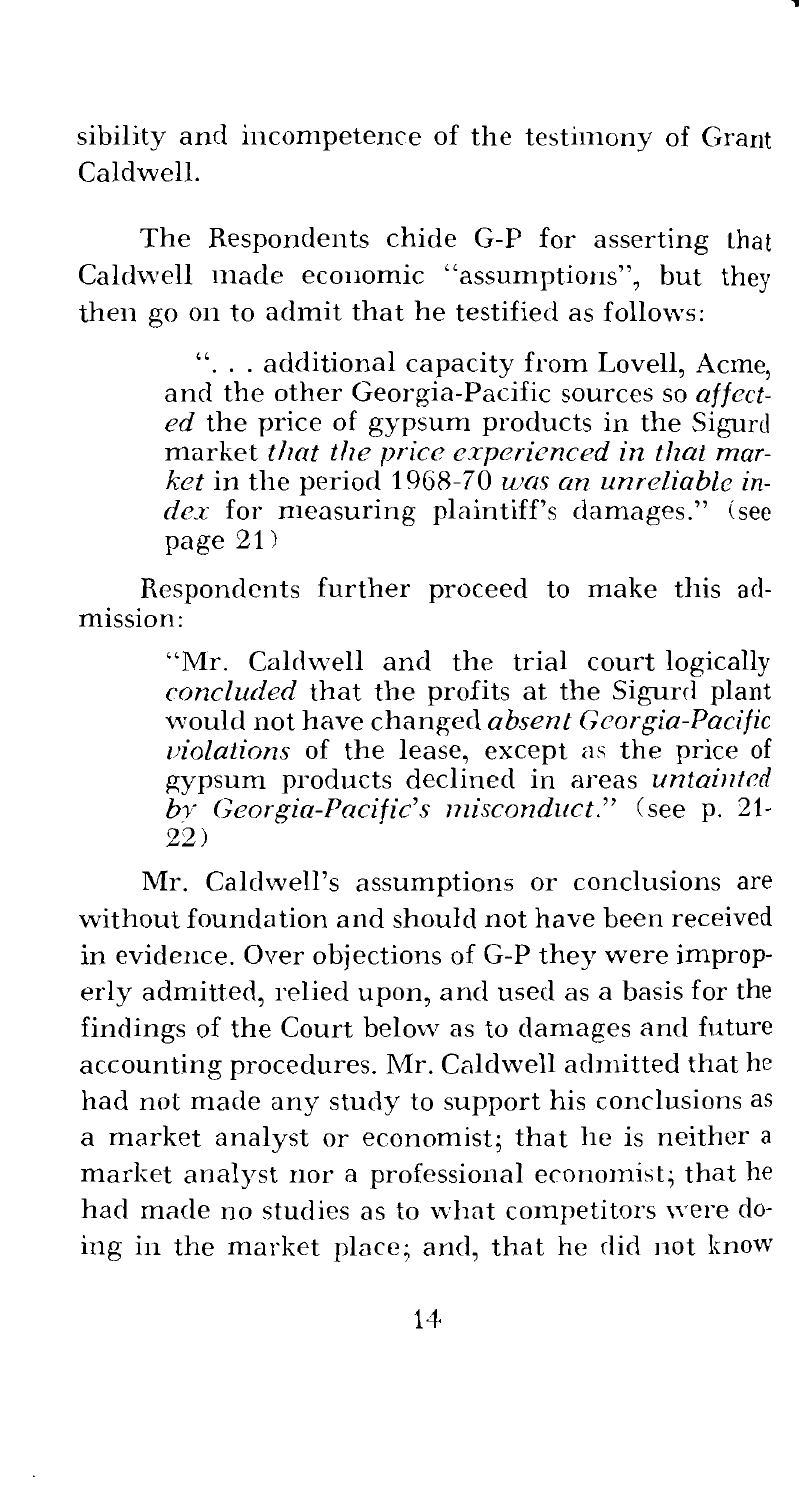what customers were doing or demanding in the market place. (Ab. 364-365)

Furthermore, the only competent evidence in the record on this subject did not support Caldwell's conclusions. This uncontroverted evidence is summarized in Appendix "A" (pp. 19-41) submitted herewith and was furnished by the witnesses Wilson, McCaskill, Burch, Grether and Rosse. In substance, the evidence is that G-P acted in good faith and exercised prudent business judgment and its acts inured to the benefit and not detriment, of the Sigurd plant and of Respondents' interests. Accordingly, Respondents' conclusions as to tainted acts and misconduct on the part of G-P and alleged adverse effects thereof upon Respondents reflect only visionary hopes and aspirations of counsel.

Respondents attempt to rehabilitate themselves in their brief by boldly asserting:

> "\* \* \* the Trial Court did not rely solely upon Mr. Caldwell's testimony, but relied heavily upon the testimony of Georgia-Pacific's own witnesses." (pp. 20-21)

As noted previously and verified by the evidence listed in Appendix "A", this proposition is not true. The testimony of G-P's executive employees, and of the independent qualified experts is to the contrary. The thrust of Respondents' argument here is simply to escape the effects of the wholly uncontroverted evidence. 4

<sup>4.</sup> In G-P's opening brief, attention is invited to Mr. Caldwell's admitted lack of knowledge of basic economic prin-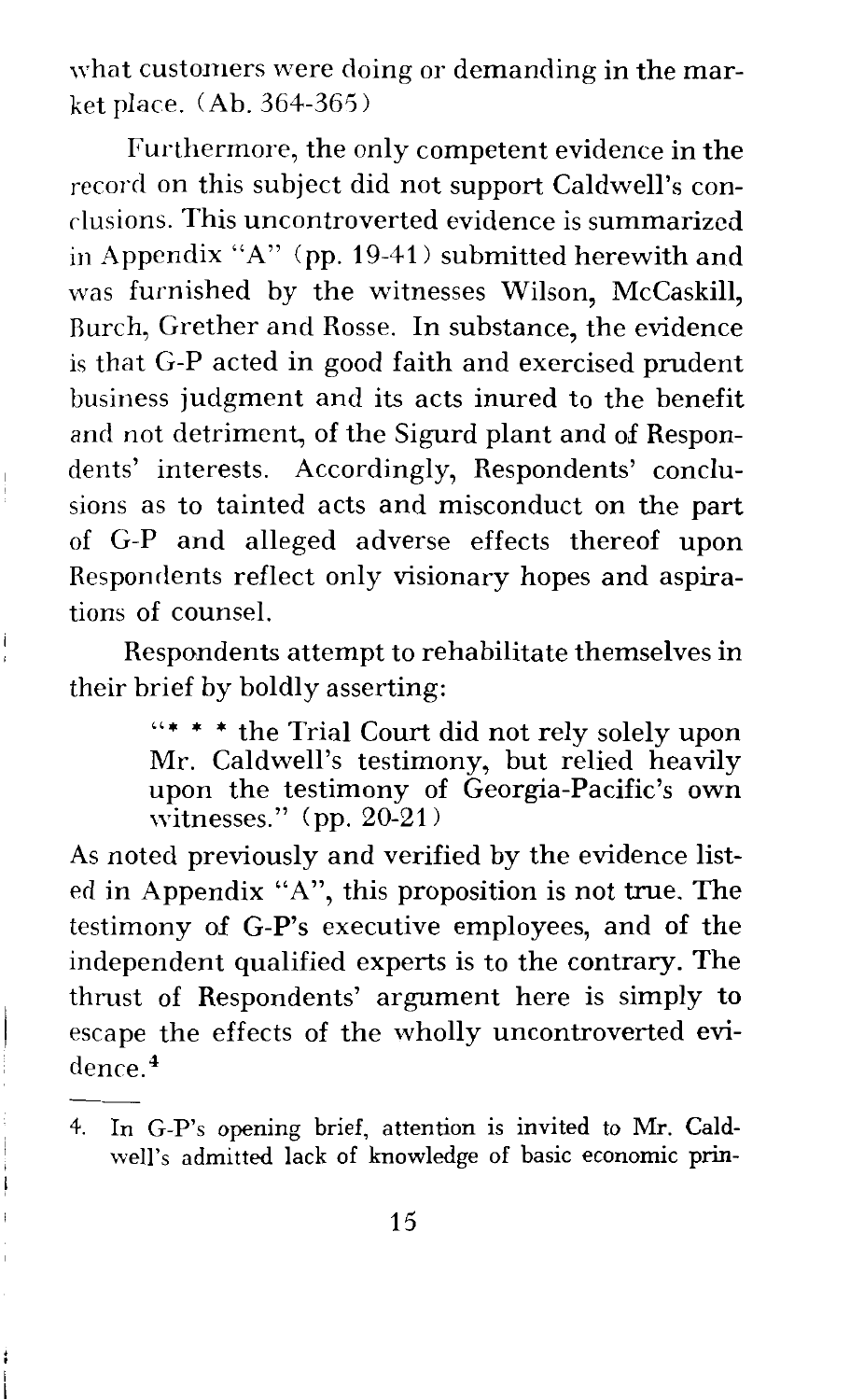The cases cited on page 23 of Respondents' brief to the effect that a wrongdoer must bear the risk of uncertainty in measuring the harm he causes are not here pertinent.

G-P maintained financial records in accordance with established business practices in the industry as required by the lease agreement. Furthermore, Respondents, not G-P, have the burden to eliminate whatever uncertainty there may be as to what causes the alleged damages. This is Horn Book law:

ciples affecting the gypsum industry. G-P then argued that the assumption of Mr. Caldwell that Georgia-Pacific was entirely to blame for the precipitous price decline of  $\sigma$ vnsum products in the Western Market area beginning in 1968 was unsupported by any foundation whatsoever. Respondents have dedicated a major portion of their brief, pp. 7, 10, 12, 13, 20, 21, 23, to discredit this argument. They have attempted to do so by pointing to a lag between the time at which increased supply and decreased housing starts commenced (1966-1967) and the time at which the price decline occurred. (1968) Their argument simply is not supported by evidence of record. The uncontroverted evidence of record and case law demonstrate the cause of this time lag. In 1966 to 1967, the price was not determined by the law of supply and demand. It was artificially supported by actions of Georgia-Pacific's leading competitors in the West, namely U. S. Gypsum, National Gypsum and Kaiser Gypsum. Dr. Rosse so testified. The Federal Court so found in *Wall Products Co. v. National Gypsum Co.,* 326 F. Supp. 295 (N.D. Calif. 1971) which is a part of the record in this case. (see especially  $C. 724-725$ ). The testimony of Dr. Rosse on this subject and the excerpt from Wall Products are set out for the convenience of the Court on pages 24-27 of Appendix "A" accompanying this brief.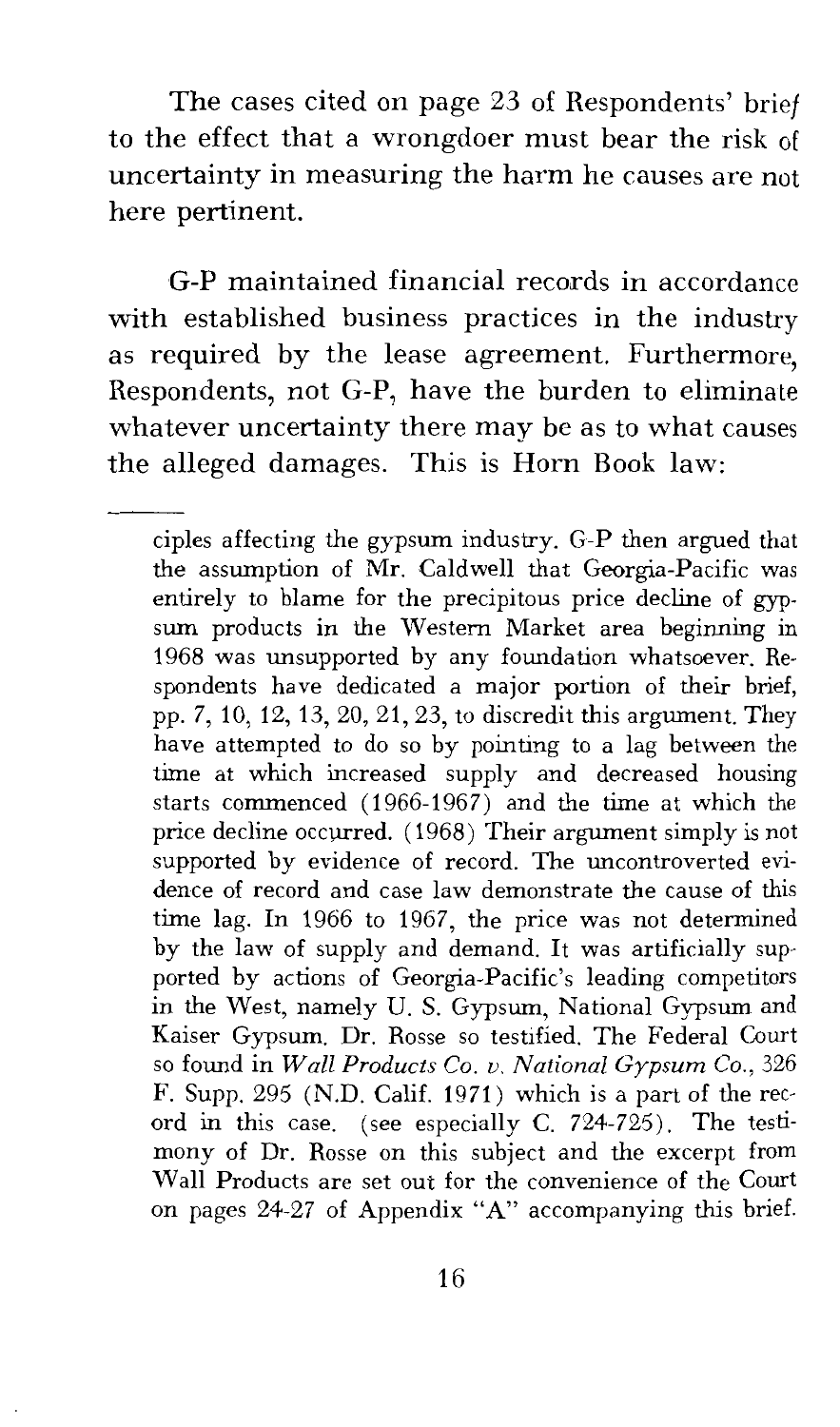" ... *no recovery can be had where resort must be had to speculation or conjecture for the purpose of determining whether the damages resulted from the act of which complaint is made or from some other cause,* or where it is impossible to say what, if any, portion of the damages resulted from the fault of the defendant and what portion from the fault of the plaintiff himself." (Emphasis is the Court's) *Allen v. McCormick* 238 P.2d 220 at 224 citing 15 Am Jur Damages, 413 §22.

This Court has accepted this principle of law, see *Gould v. Mountain States Telephone & Telegraph* Co., *6* U.2d 187 at 193, 309 P.2d 802 (1957).

Mr. Caldwell's assumptions, the only testimony proffered by Respondents as to the cause of damages, and which were accepted by trial court, are mere speculations and conjectures which have been completely refuted by all admissible evidence of record. The record demonstrates that by a single unfounded Caldwell assumption accepted at the trial level, the Judge found that G-P was the *sole cause* of the 1968 product price decline in the Western Market area. Based on that erroneous assumption, he increased the damages assessed against G-P by  $$233,416$ . (See Appendix "B" to G-P's opening brief) We repeat that all admissible evidence as to this issue was contrary to this assumption. Even as to the *measure* of damages this court has consistently held that although they need not be measured with exactness, such measure must have a reasonable basis. (See *Robinson v. Hreinson, 17 U.2d 261, 267, 408 P.2d 121 (1965). Monter v. Kratzers Specialty Bread Company, ........... .*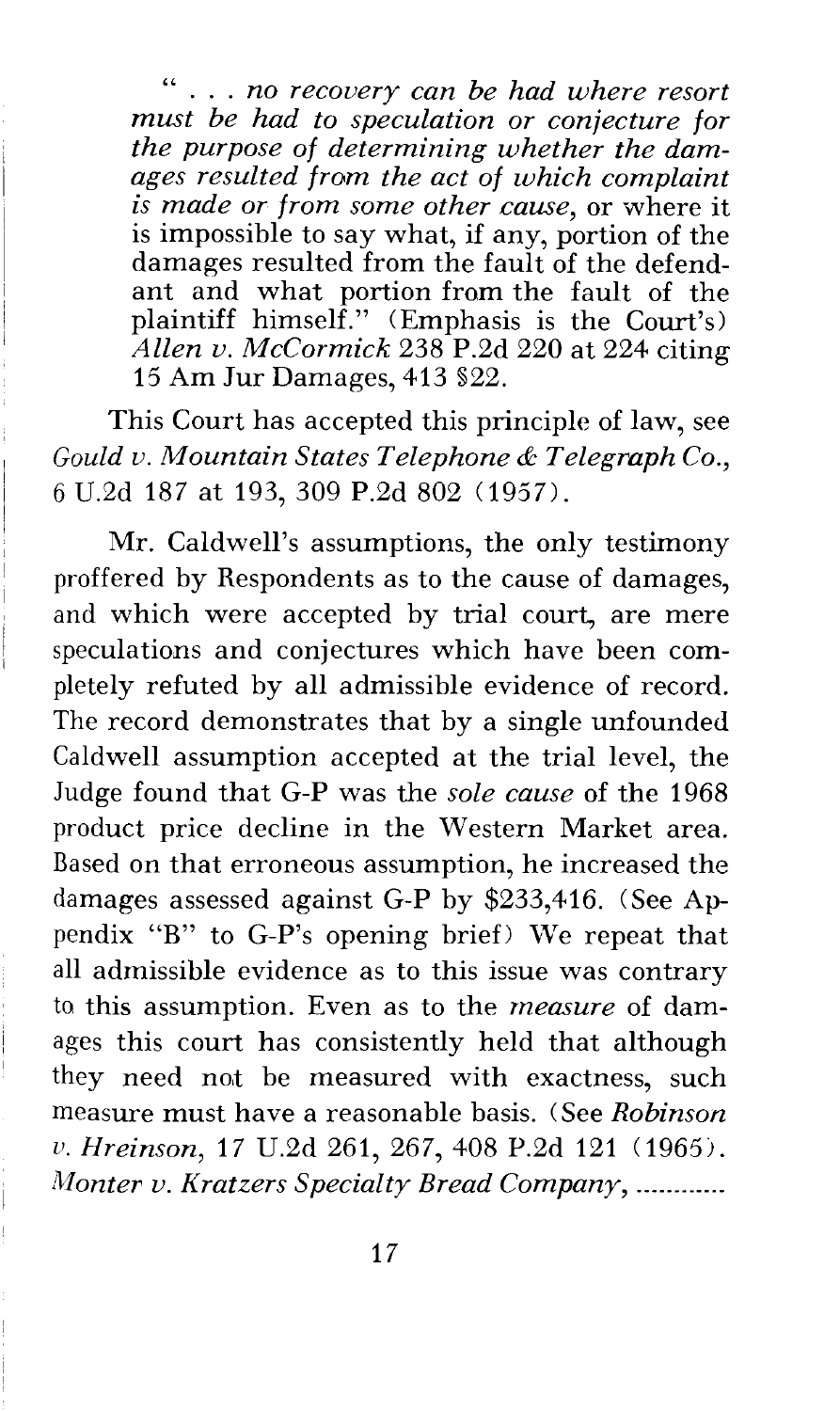U.2d ..........., Docket No. 12810 (December 5, 1972). Only when plaintiffs show such basis by admissible evidence must G-P bear a burden for any alleged risk of uncertainty. Respondents have not met this burden.

### POINT IV

THE ASSERTIONS MADE BY RESPOND-ENTS IN THEIR POINT IV THAT THE SOLE ACTIVITY IN G-P'S DISTRIBUTION SYSTEM IS A SELLING FUNCTION AND SHOULD NOT BE USED AS AN EXPENSE IN DETERMINING THE PROFIT ROYAL-TY IS CONTRARY TO THE UNCONTRO· VERTED TESTIMONY OF ALL EXPERT WITNESSES.

Respondents attack G-P's method of accounting by asserting the letter agreement between Bestwall Gypsum and Respondents containing the 10% formula (Ex. 113) applies to costs other than those attributable to the expenses of general administration, selling and advertising. This Respondents do by including in the formula costs of warehousing functions in the distribution centers which prior to the G-P - Bestwall merger, lessees did not perform, but were borne by independent dealers. Respondents are ignoring that the letter agreement specifically limits the formula to selling, advertising and general administrative expenses.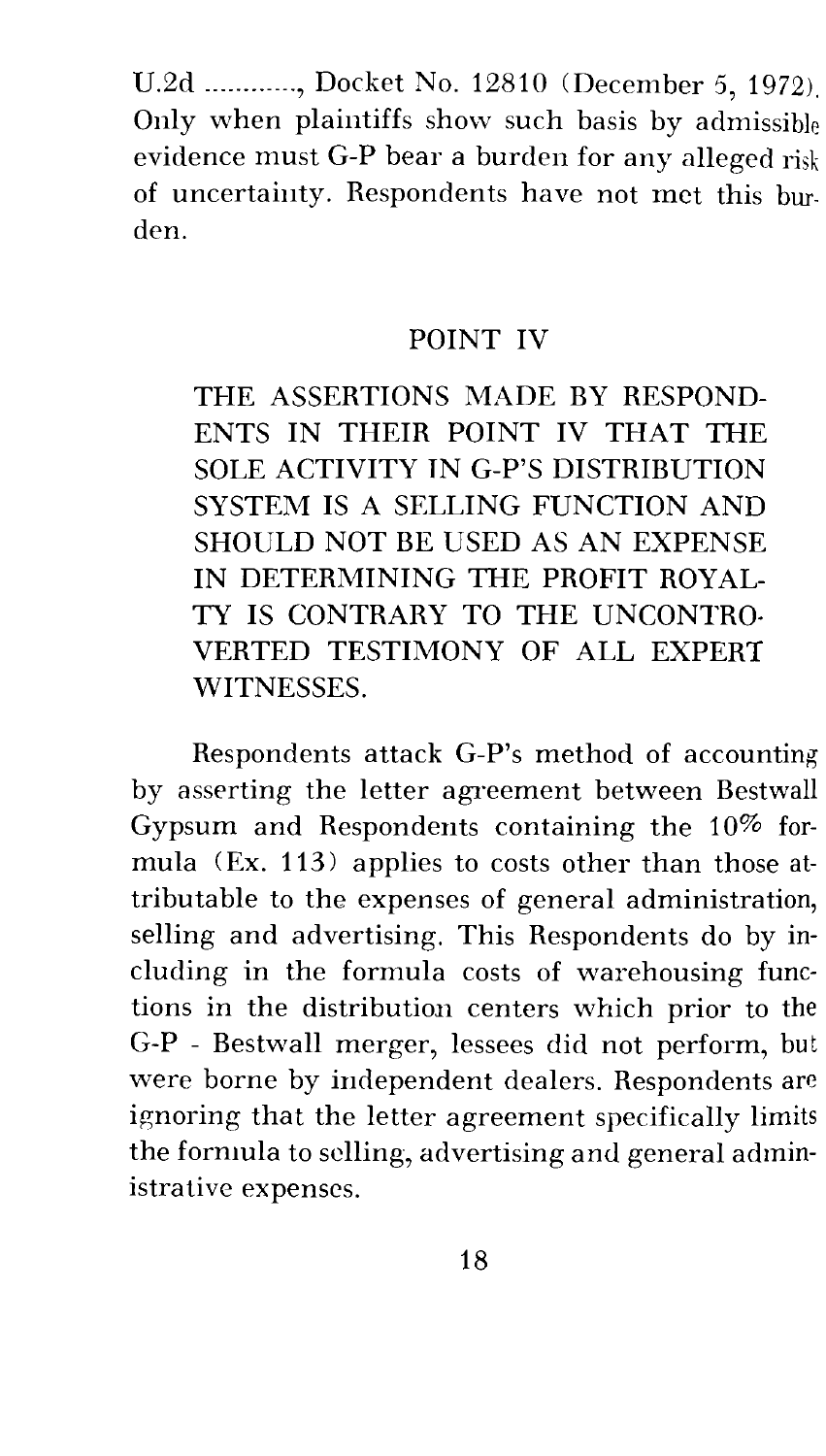G-P's integration of the gypsum division into its distribution system and elimination of the independent dealer allowed G-P to substitute warehousing and related services for the Sigurd plant at a lesser cost and improved benefits to the customer than was possible prior thereto. This evidenced by the following:

1. Competitive factors and marketing patterns in the California market, which commenced to materialize immediately after G-P acquired the Sigurd plant, caused numerous competitors of G-P many hundreds of miles nearer the principle market to close plants and required G-P to adopt an innovative distribution system to avoid closure of Sigurd. (Ab. 440- 441, 464, 594).

2. The technique utilized by G-P, which resulted in continued operations at Sigurd, was the integration of gypsum products into the existing warehouse distribution system of G-P. (Ab. 463-464)

3. Prior to G-P's integration of the gypsum division into the distribution system, all handling, sales, warehousing, transportation and servicing functions beyond the rail head were provided by independent dealers. (Ab. 537, 436, 600, 447) To cover costs and provide a profit to the dealers, a fee was charged which was represented by the difference between the *wholesale price* paid Sigurd and retail price charged the customers. (Ab. 447) Had G-P allowed Sigurd to continue to sell to the dealers at a price which would have allowed the dealers to realize a return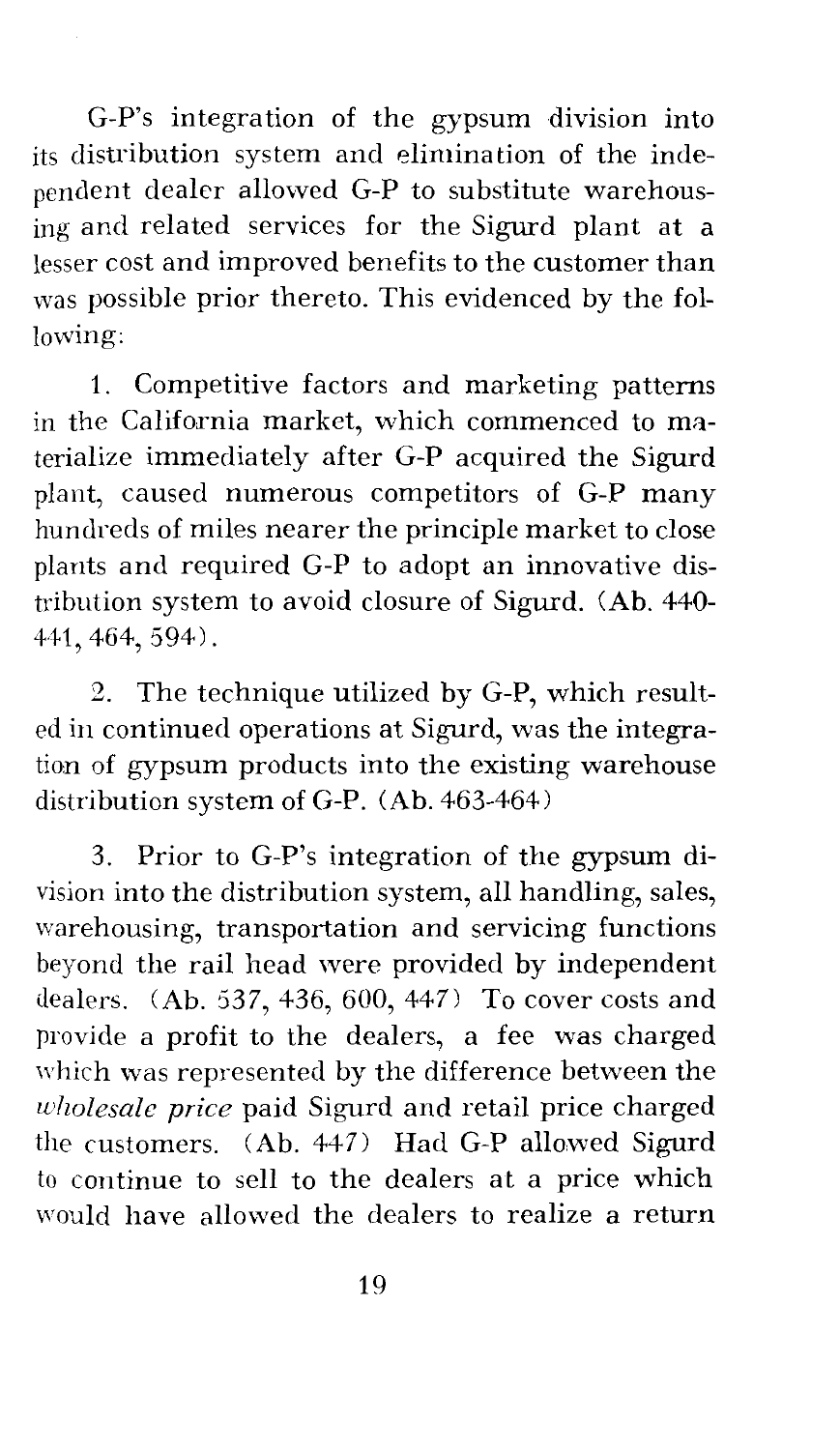on their investment, it would have been forced to close the Sigurd plant. CAb. 464, 594)

4. The distribution system was adopted by G-P m good faith and considered necessary to save the operation. (Ab. 536-539, 463-64, 594). The economic marketing experts, Rosse and Grether, testified the change was commendable and represented the exercise of sound business judgment. (Ab. 643-44, 678) The net effect of this distribution system was to have G-P provide the wholesaling function theretofore supplied by independent dealers at a substantially lower cost to the Sigurd plant than would have been the case had independent dealers continued to perform that function. CAb. 608-09)

5. The warehouse function at the G-P distribution centers includes unloading of rail cars, inventorying, placing in storage, extracting from storage, delivery to the end user and accessorial services at the job site such as breaking packages, segregating, and delivering sheet by sheet to a designated floor of a building under construction. CAb. 835-38) Prior to the integration of gypsum into the G-P distribution centers, all of these warehousing functions were supplied by independent dealers. The total cost thereof consequently was borne by Sigurd in the form of a reduction in sale price. CAb. 558-59, 456-57, 541, 167, Ex. 152)

Respondents' arguments characterizing all warehousing functions as selling expenses are untenable. The only evidence offered on this subject by Respond-

.....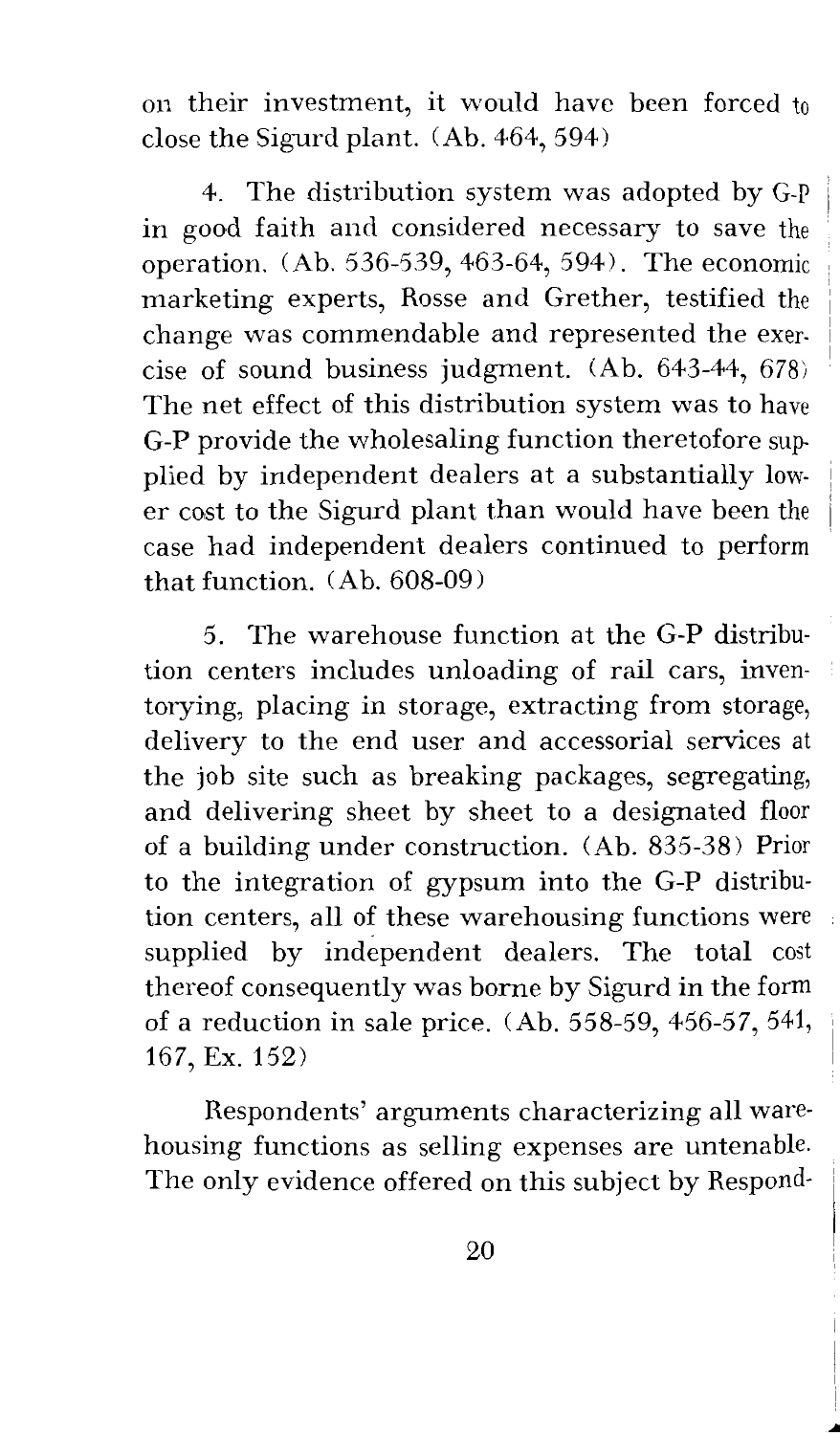ents was furnished by Caldwell. Although he indulged in an assumption, without foundation, that all of these warehouse related functions were "selling" costs, an admission was wrested from him on crossexamination that there are significant "costs of handling materials" in the warehouses that are not "selling" functions. (Ab. 368-69, 937-38) He further admitted he had given no consideration to these warehousing costs under his method of accounting. Caldwell simply had *assumed* that these warehousing costs were selling costs.

G-P's expert accounting witness, Duncan, testified that it is:

> "Improper to include the profits earned by Pryor on the sale of paper to Sigurd and improper to include the sales by the distribution centers relating the to Sigurd product." (Ab. 715)

Duncan further testified under sound accounting principles and principles accepted by the Internal Revenue Service, as specifically required by the lease agreement, G-P warehousing costs must be handled in one of two ways:

1. By treating the warehousing or wholesaling function as it had been treated historically as an independent function. Hence, the sale price to Sigurd would be the wholesale market price and none of the expenses of the warehousing and wholesale function would be charged against the Sigurd plant. This was the method adopted by G-P, and, of the two permis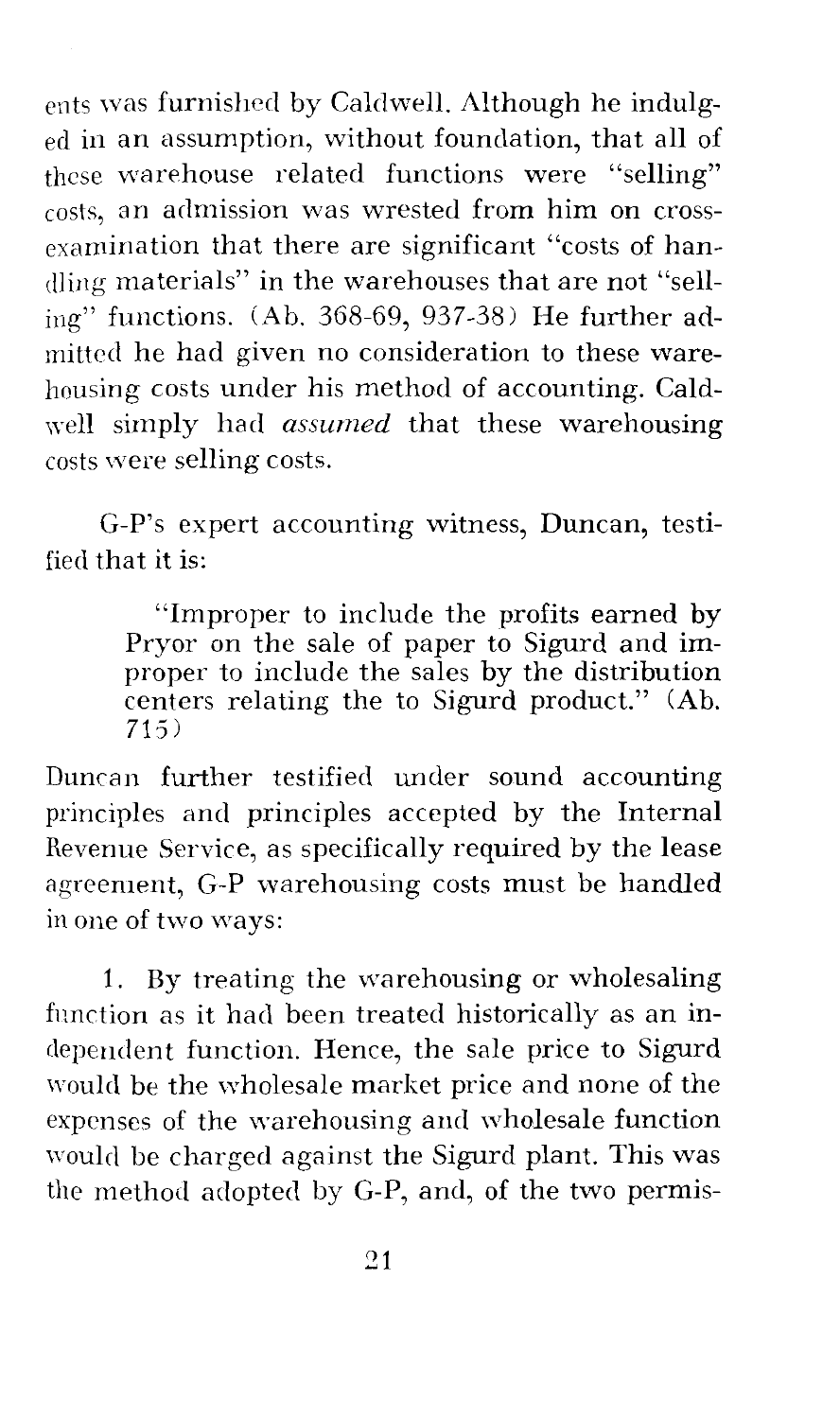sible methods, was to the benefit of Respondents. (Ab. 716-23, see Ex. 152) 5

If the price of the product to the end customer (retail price) is utilized in Sigurd accounting, then the necessary costs of the performance of the warehousing and wholesaling function must be deducted therefrom. (Ab. 723-24) Since G-P warehouses are operated at a loss as to gypsum products CAb. 744- 45) and since these warehousing and wholesaling functions are supplied by G-P much more cheaply than the same could be obtained through third party contracts (Ab. 608-09), the accepting of this accounting method would be less advantageous to Respondents than is the system utilized by G-P.

Respondents here assert and the court below erroneously found that the Sigurd plant should be credited with the retail price to the end user, but that none of the wholesaling, warehousing, transportation or accessorial product and customer service functions were to be charged against the retail price. By accepting this view, the court below: (a) departed from sound accounting principles, (b) departed from general accounting principles as applied by the Internal Revenue Service,  $(c)$  ignored the historic treatment of this subject by the parties through their perform-

<sup>5</sup> Significantly, the trial court accepted this testimony as it related to the *prrper purchases* from the Pryor plant but rejected it as applied to the distribution center concept. (Findings of Fact 21, 28, C. 485-86, 491, Conclusion of Law 4, C. 494, 493) We respectfully submit that such rejection was erroneous.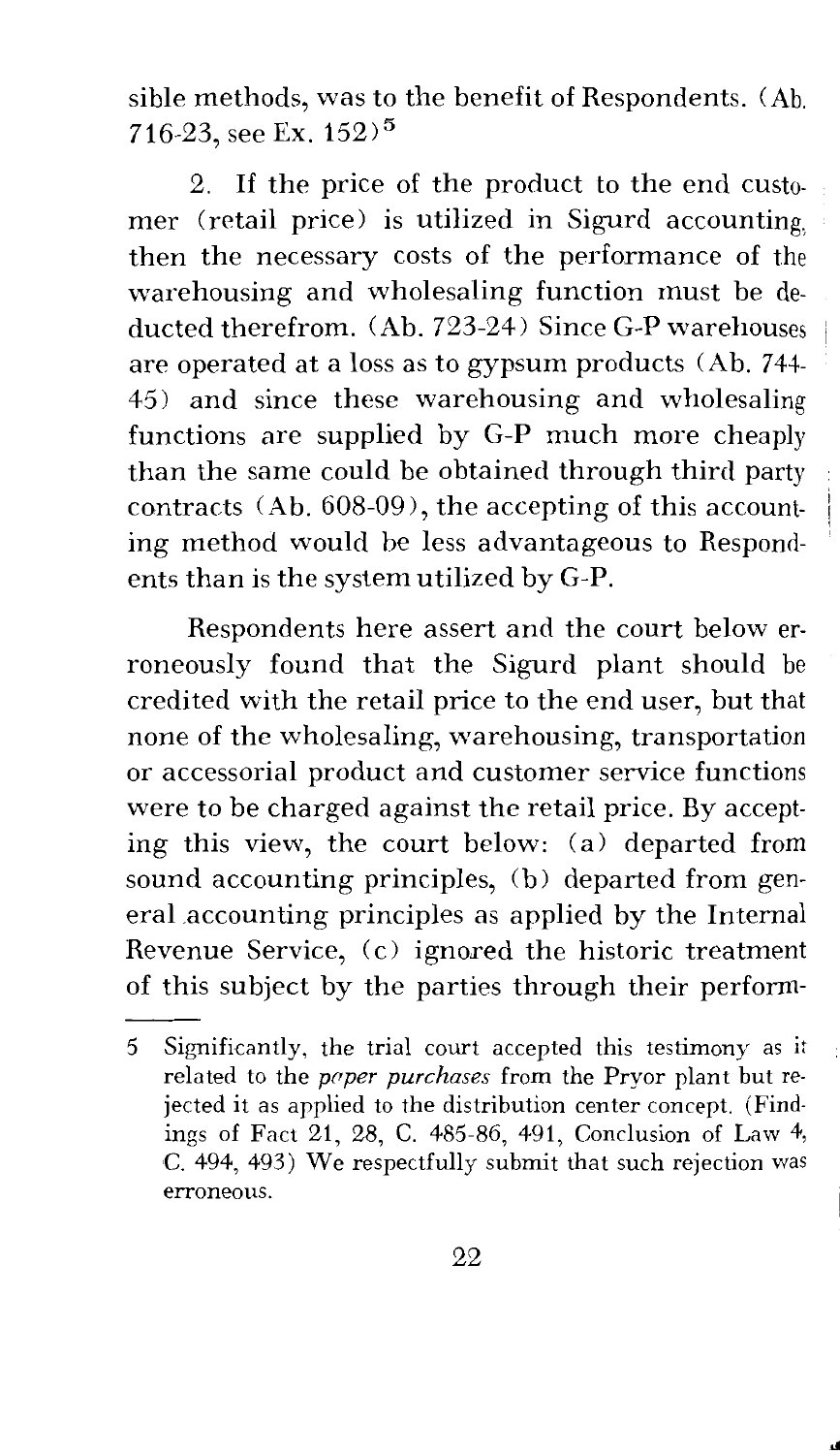ance under the lease, and  $(d)$  materially altered the lease provisions to the very significant advantage of the lessor and disadvantage of the lessee. In so doing, the court below erred and the findings should be set aside, the judgment reversed and one entered in favor G-P on its counterclaim against Respondents in the sum of \$41,879.00.

#### POINT V

## THE TRIAL COURT DID NOT ERR IN RE-FUSING TO AWARD PLAINTIFFS THEIR COSTS AND ATTORNEYS' FEES IN THIS ACTION.

Respondents' argument under their *Point V* directs itself to the refusal of the trial court to award to them attorneys' fees and costs. The controlling lease provision states:

> "Fourteenth: It is mutually covenanted and agreed that *costs and reasonable attorneys' fees incurred in enforcing the terms and provisions of this lease* shall be borne by the party who breaches the covenants, agreements, terms and provisions thereof." (Emphasis added)

As noted above, there were only two pre-litigation disputes between the parties. Both involved proper accounting procedures to be used in computing lease royalty. The first involved the purchase of paper from G-P's plant at Pryor, Oklahoma. On that issue, the trial court found that G-P's accounting procedures were proper, that Respondents' claims were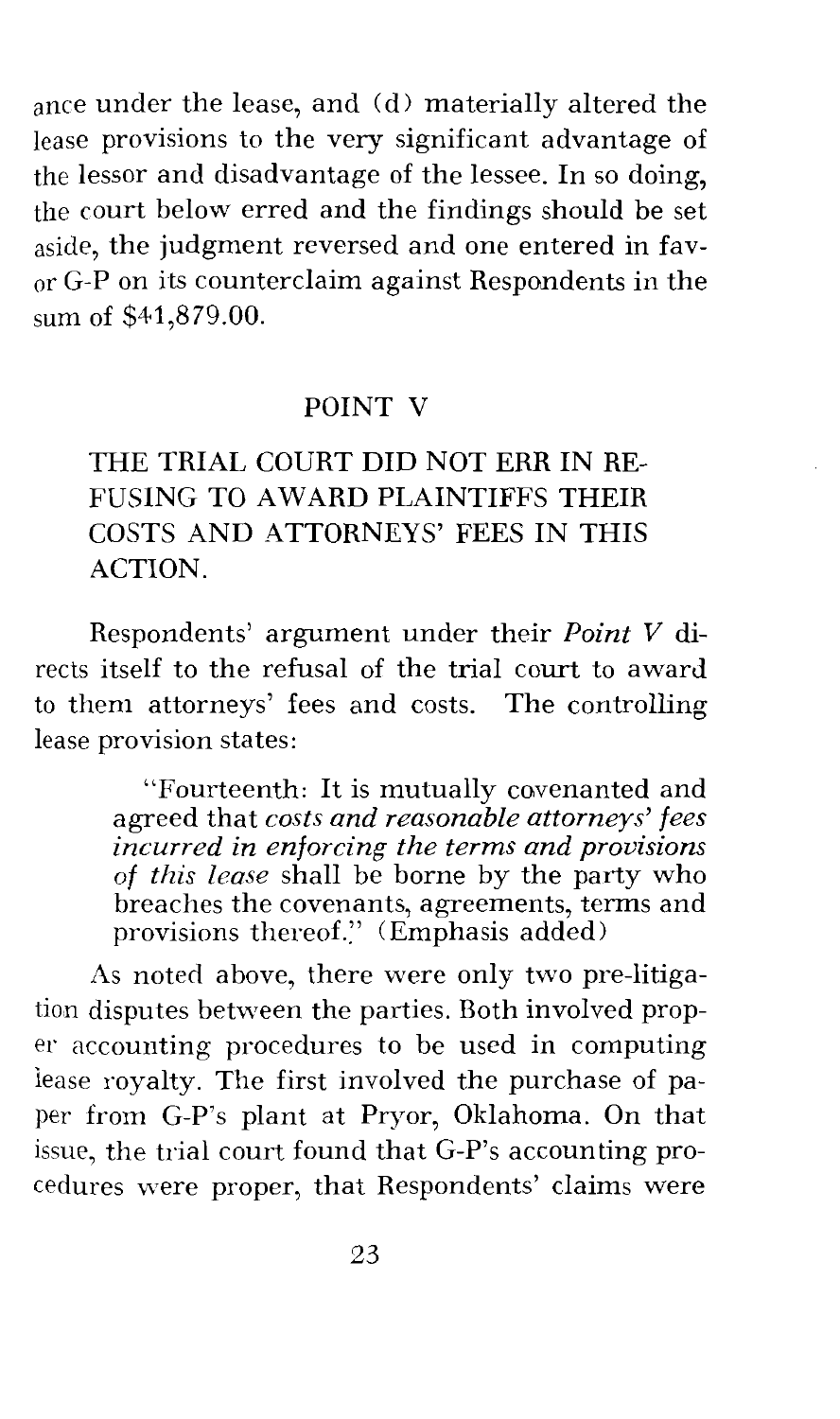contrary to the lease provisions.  $(C. 491, 495)$  Re. spondents' judgment was offset accordingly in the judgment below pursuant to G-P's counterclaim. Hence, as to this issue, attorney's fees and costs were expended by G-P to enforce the "terms and provisions" of the lease against erroneous claims by Respondents. Since no appeal was perfected by Respondents as to this issue, the matter is final. The second pre-litigation issue involved distribution center accounting. On that issue, the trial court found that G-P's accounting procedures were inconsistent with the lease provisions and entered judgment for Respondents. Assuming, arguendo, the validity of the finding and judgment on the second pre-litigation issue, here on appeal, then both parties expended sums for attorney's fees and costs to *enforce* the "terms and provisions" of the lease.

Hence, the court below ruled that the claims and actions of both parties violated "covenants, agreements, terms and provisions" of the lease agreement. Instead of awarding attorney's fees and costs to both, the trial court disallowed them to each. In so acting, it certainly did not abuse its discretion.

The picture is similar as to the two new issues generated by the complaint and refined in the course of litigation which were never the subject of pre-litigation claims. One of these issues involved claims of violation of the requirements provision. *The* other claimed conduct in lease performance by G-P violative of both lease provisions and of state anti-trust

24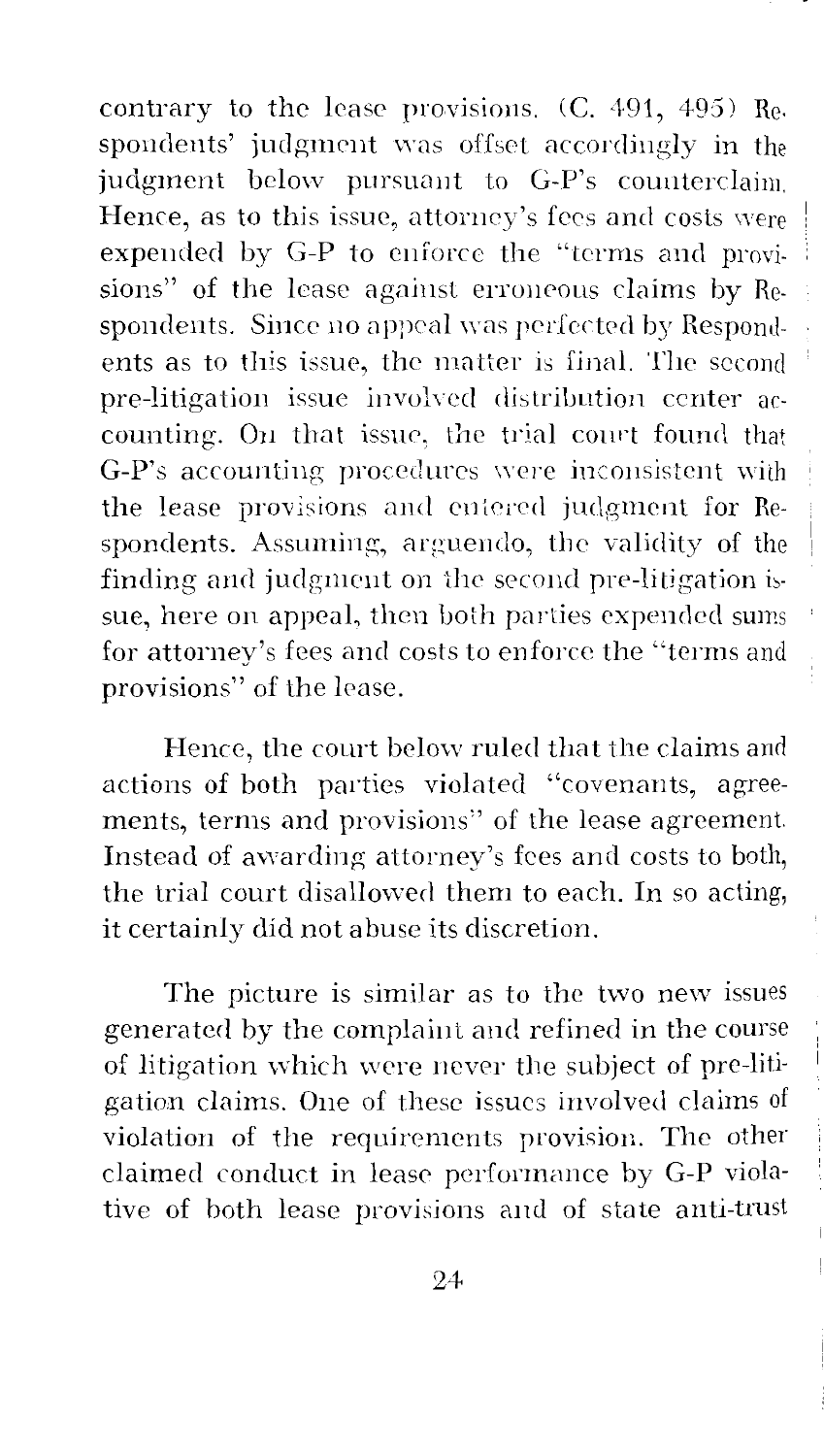laws. Again, the court below split its holding on the issues, siding with G-P on one and for Respondents on the other. Again, Respondents have not appealed from the ruling adverse as to them and that matter is final.

The cases cited by Respondents are inapposite. The rationale of these cases is that where only one of the parties breaches an agreement which provides for attorney's fees for the victor, the winning party may recover the same. Such is not the case here because the lease language is different and neither party was the victor.

From the foregoing it is apparent that the Trial Judge ruled correctly on this issue.

## **CONCLUSION**

In conclusion, Georgia-Pacific asserts that it has demonstrated as a matter of law and fact that it has complied in all respects with the requirements and all other provisions of the lease; that it has acted in accordance with the generally accepted accounting principles in calculating royalties as required by the agreement; that the record proves positively that there was not a fixed historical Sigurd market area; that the testimony of Caldwell was inadmissible as the economic assumptions he made to determine both the cause and measure of damages were false; that there are no facts furnished by other witnesses which would support such assumptions and, therefore, the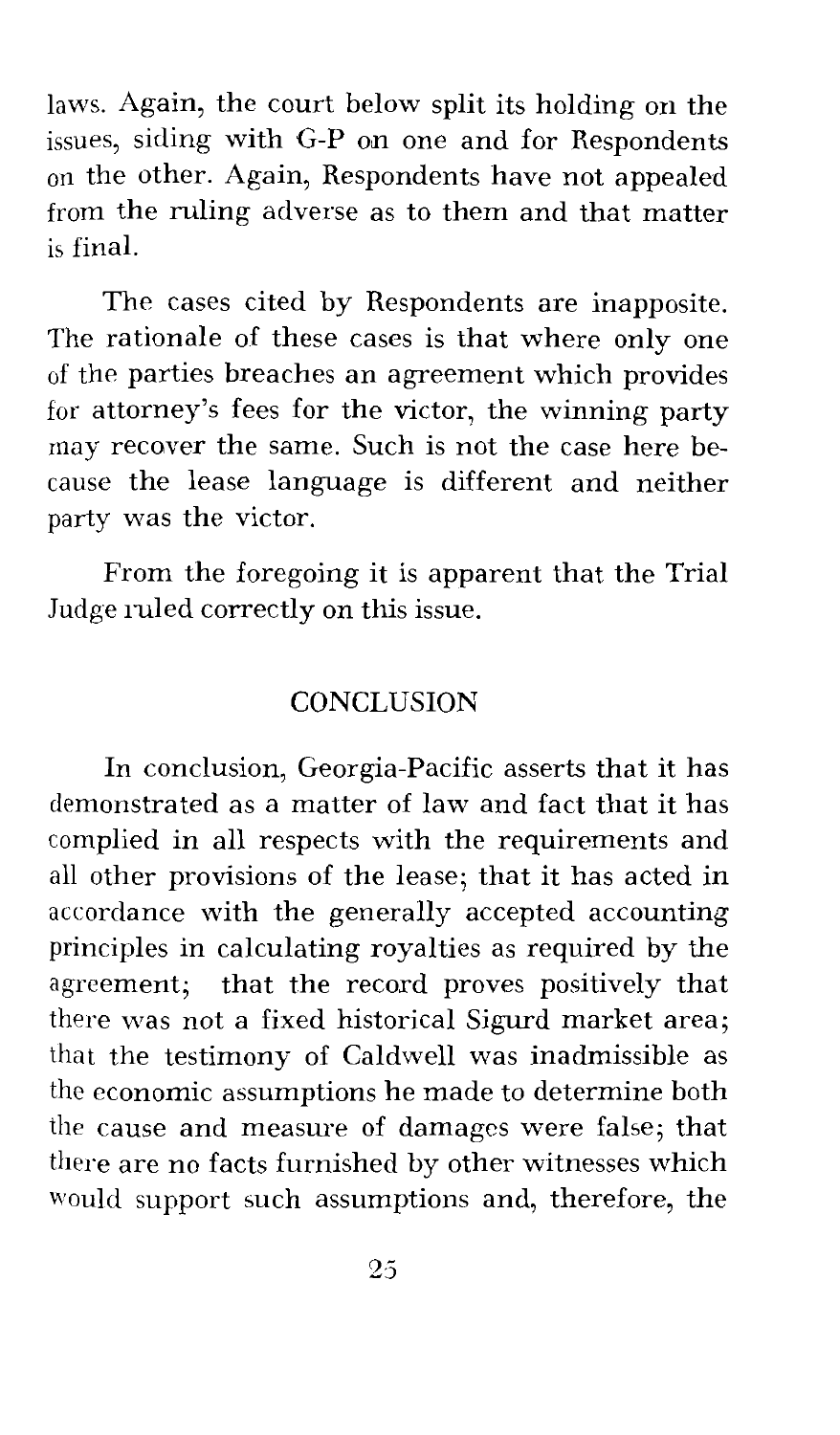findings of fact, conclusions of law and the judgment by the trial judge must fail.

For all of the foregoing reasons, Georgia-Pacific requests that this Court reverse the Judgment in favor of Respondent granted by the trial judge and enter judgment favorable to Georgia-Pacific as prayed for in its counterclaim, together with costs, expenses and attorneys' fees.

> Respectfully submitted, GEORGE W. LATIMER KEITH E. TAYLOR ROY B. MOORE of and for PARSONS, BEHLE & LATIMER 520 Kearns Building Salt Lake City, Utah 84101 Attorneys for Defendant-Appellant Georgia-Pacific Corporation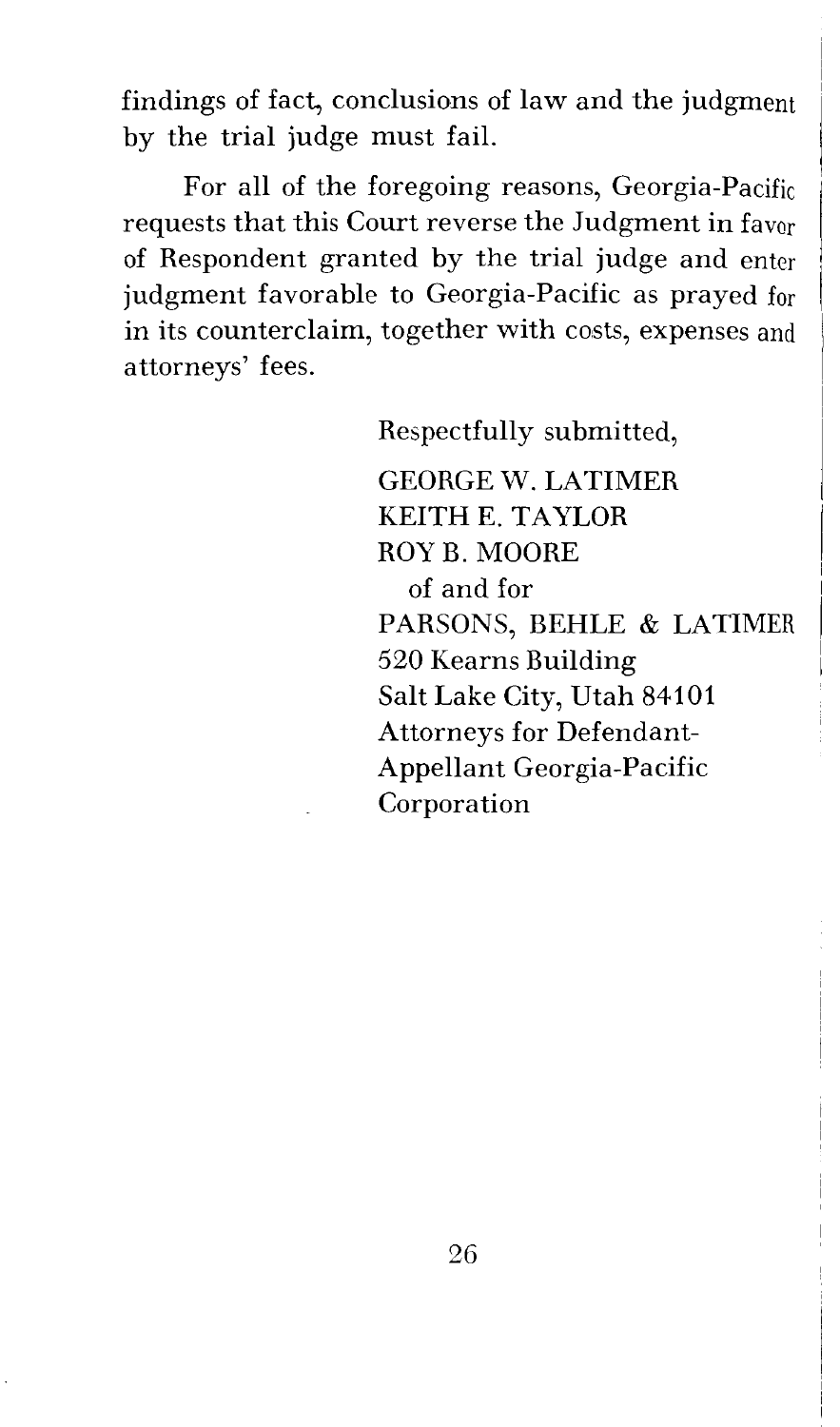# APPENDIX "A"

This Appendix set forth under separate cover for convenience of the Court.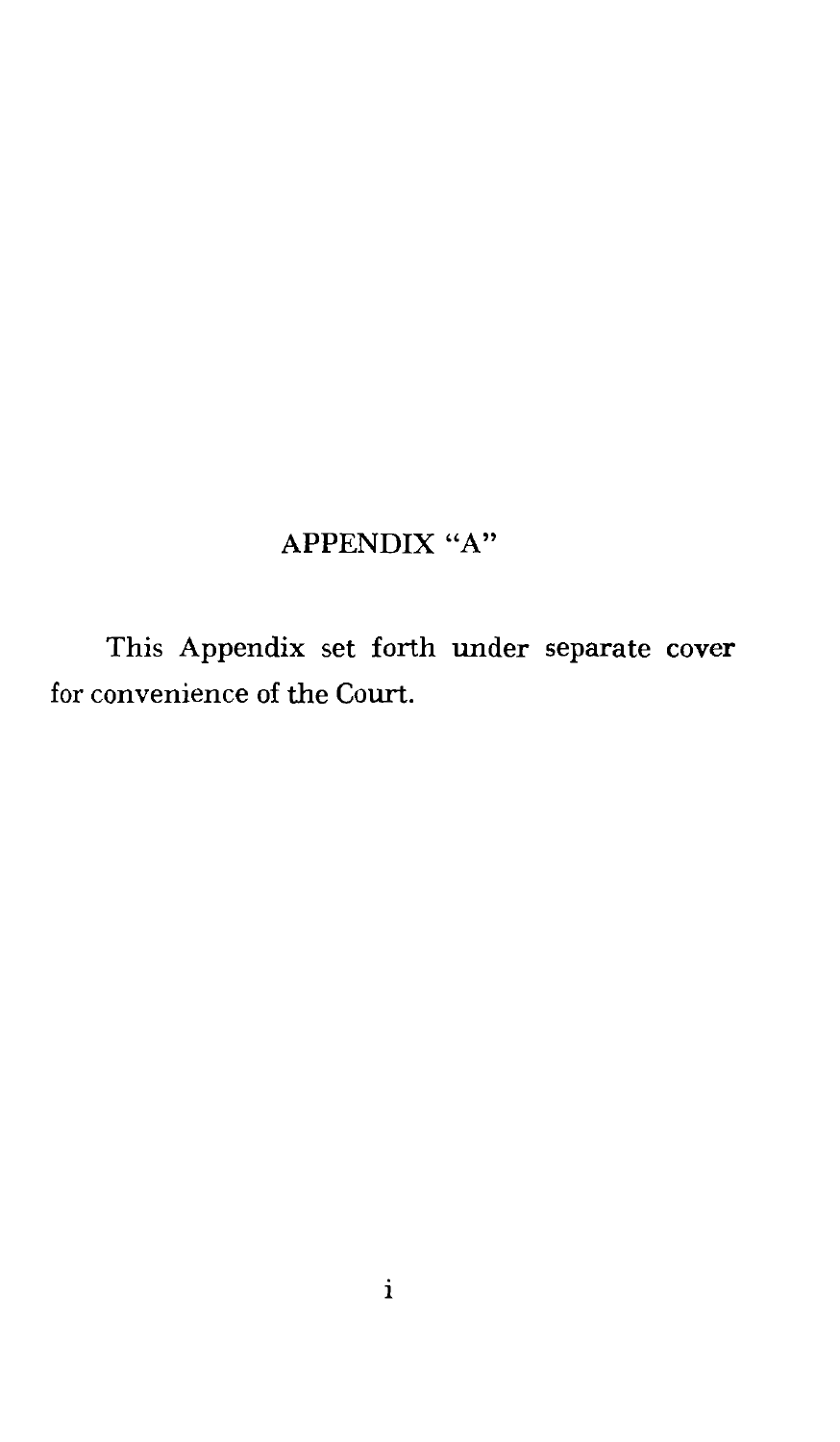#### APPENDIX "B"

#### EXCERPT FROM DEFENDANTS' MEM-ORANDUM IN SUPPORT OF PARTIAL SUMMARY JUDGMENT DISCUSSING ITS ARGUMENT OF ESTOPPEL. (C 382-385)

#### POINT IV

THE PLAINTIFFS ARE ESTOPPED FROM ASSERTING THAT THE DEFENDANTS MUST SUPPLY ALL OF THEIR REQUIRE-MENTS OF GYPSUM ORE FROM THE LEASED PREMISES.

Prior to the assignment of the Lease Agreement to Defendant, Georgia-Pacific, there has been an assignment from Western Gypsum Company to the Bestwall Gypsum Company. At the time of the Western-Bestwall assignment the Plaintiffs gave their express written consent. At that time Bestwall had several gypsum plants and ore bodies throughout the country. (Affidavit of Glenn E. Wilson, Paragraph 6). From the date that the assignment from Western to Bestwall was made until the Complaint was filed no demands were made by the Plaintiffs upon Bestwall or Defendants to fulfill all of their requirements of gypsum ore for their various plants throughout the United States from the leased premises at Sigurd, Utah. (Affidavit of Glenn E. Wilson, Paragraph 10).

In addition, at the time the merger between Bestwall and Georgia-Pacific took place an assignment was effectuated, (C 382) which made the lease agreement binding upon Georgia-Pacific. Thereafter, the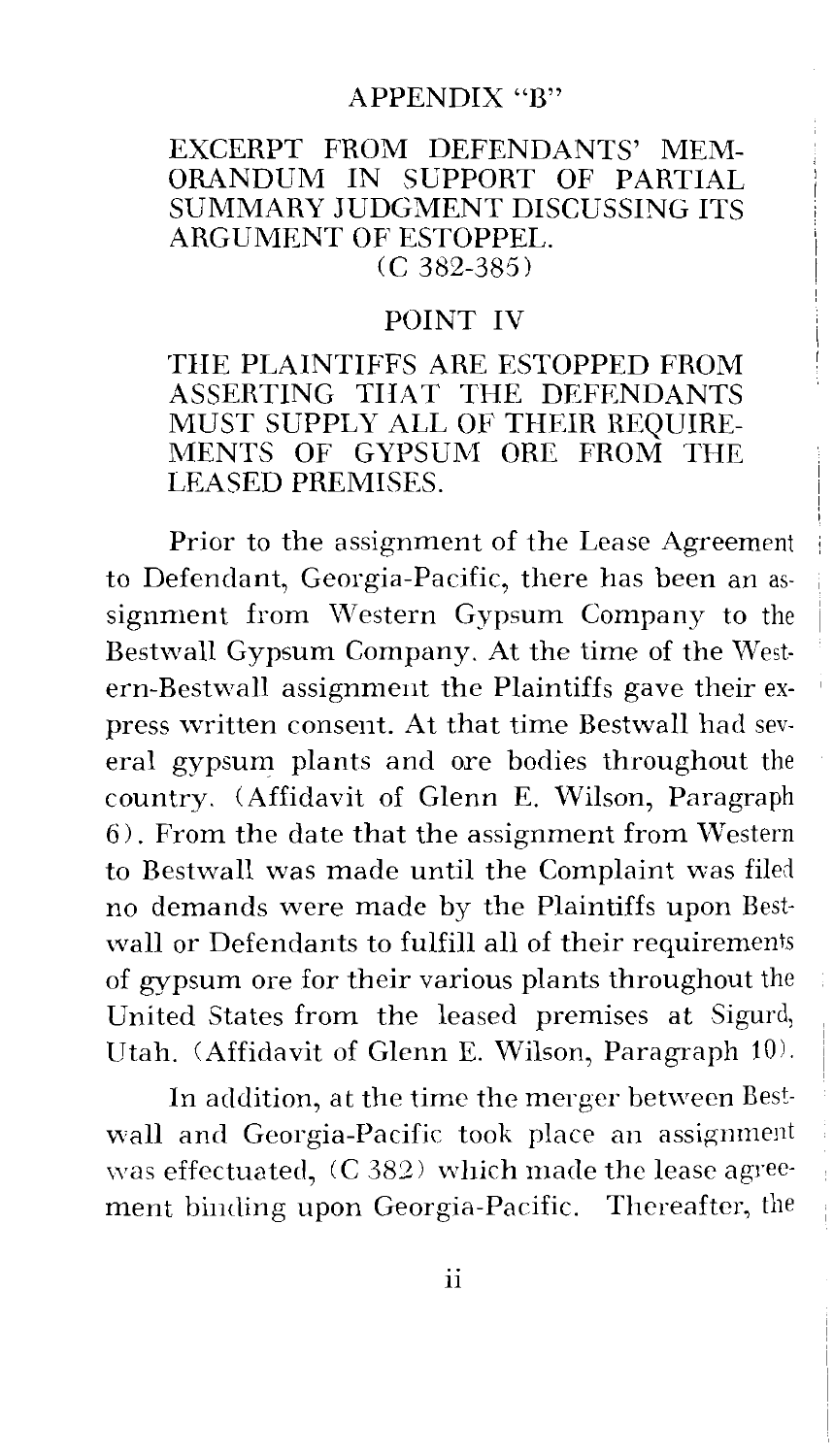same silent condition existed and no demands were made by the Plaintiffs to the Defendants that they were legally bound to take their gypsum requirements for other plants from the leased premises at Sigurd, Utah. (Affidavit of Glenn E. Wilson, Paragraph 10). With full knowledge that Georgia-Pacific and its predecessors had extensive operations in far-away places, not the slightest intimation was offered that it was breaching the provisions now seized upon as the basis for Plaintiffs' present cause of action. If they ever had any such an idea, they certainly slept on their rights and successfully lulled each assignee into believing that the terms of the contract were being fully performed.

The business relationship between the Trustees of American Gypsum Trust and the various lessees gave the Trustees ample opportunity to bring to the attention of Bestwall and Georgia-Pacific the Plaintiffs' interpretation of the "requirements" clause in the lease. Had Plaintiffs prior to the last assignment advanced their present theory, Georgia-Pacific would not have merged with Bestwall and assumed the obligations of the lease agreement. (Affidavit of Glenn E. Wilson, Paragraph 13). This must necessarily follow, for if Georgia-Pacific were compelled under the agreement to supply from the leased premises at Sigurd, Utah, all of the gypsum ore required for all of the products it produces and sells throughout the United States, the shipping costs of ore to the various plants would be greater than the sale price of the finished product. (Affidavit of Glenn E.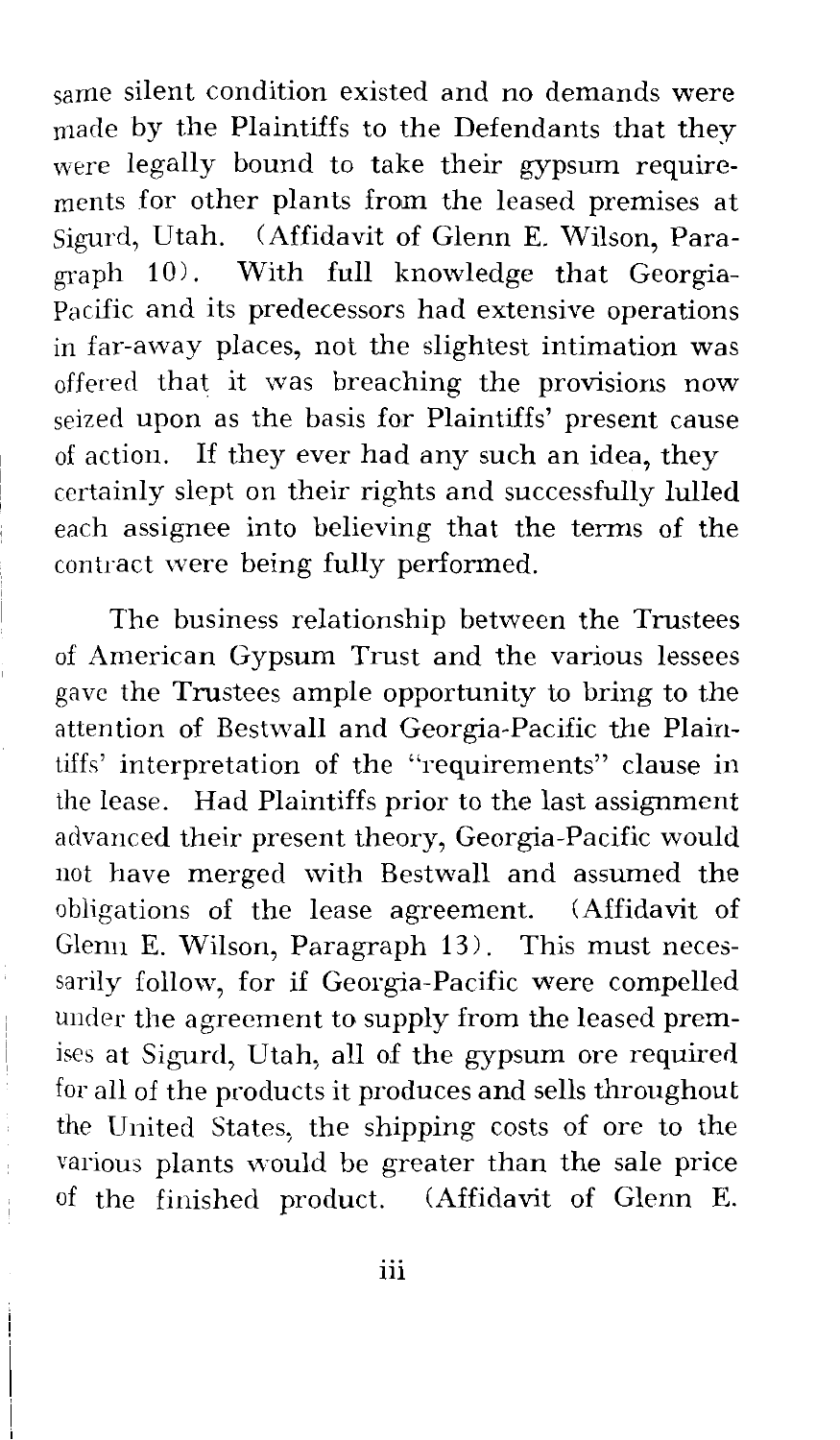Wilson, Paragraph 11). Under these circumstances the operational costs would be prohibitive and none of the plants could operate at a profit. (Affidavit of Glenn E. Wilson, Paragraph 12). Certainly the parties would not intend to execute a contract which would bar ipso facto any chances for profit and render the operation so expensive that any continuation of CC 383) the business would result in bankruptcy.

The facts stated above provide every element required by law to estop the Plaintiffs from asserting their claim that Georgia-Pacific must fulfill all of its gypsum requirements from the leased premises. It is well settled that one who is silent when good faith requires him to speak cannot afterwards be heard to say that it is not true which his conduct unmistakably declared was true, and on the faith of which others have acted. *Kirk v. Hamilton,* 102 U.S. 68, 26 L.Ed. 1 79 (1880).

The elements to be met in order to invoke the principle of estoppel caused by the inaction or silence of the estopped party are set forth in *Nelson v*. *Chicago Mill* & *Lumber Corp.,* 76 F.2d 17, (8th Cir., 1935), wherein 'the court stated:

> "The essential elements of estoppel, as applicable in this case, are:  $(1)$  ignorance of the party claiming estoppel of the matter asserted; (2) silence concerning [the] matter where there is a duty to speak amounting to misrepresentation or concealment of a material fact; (3) action by the party relying on the misrepresentation or concealment; and (4) damages resulting if the estoppel is denied."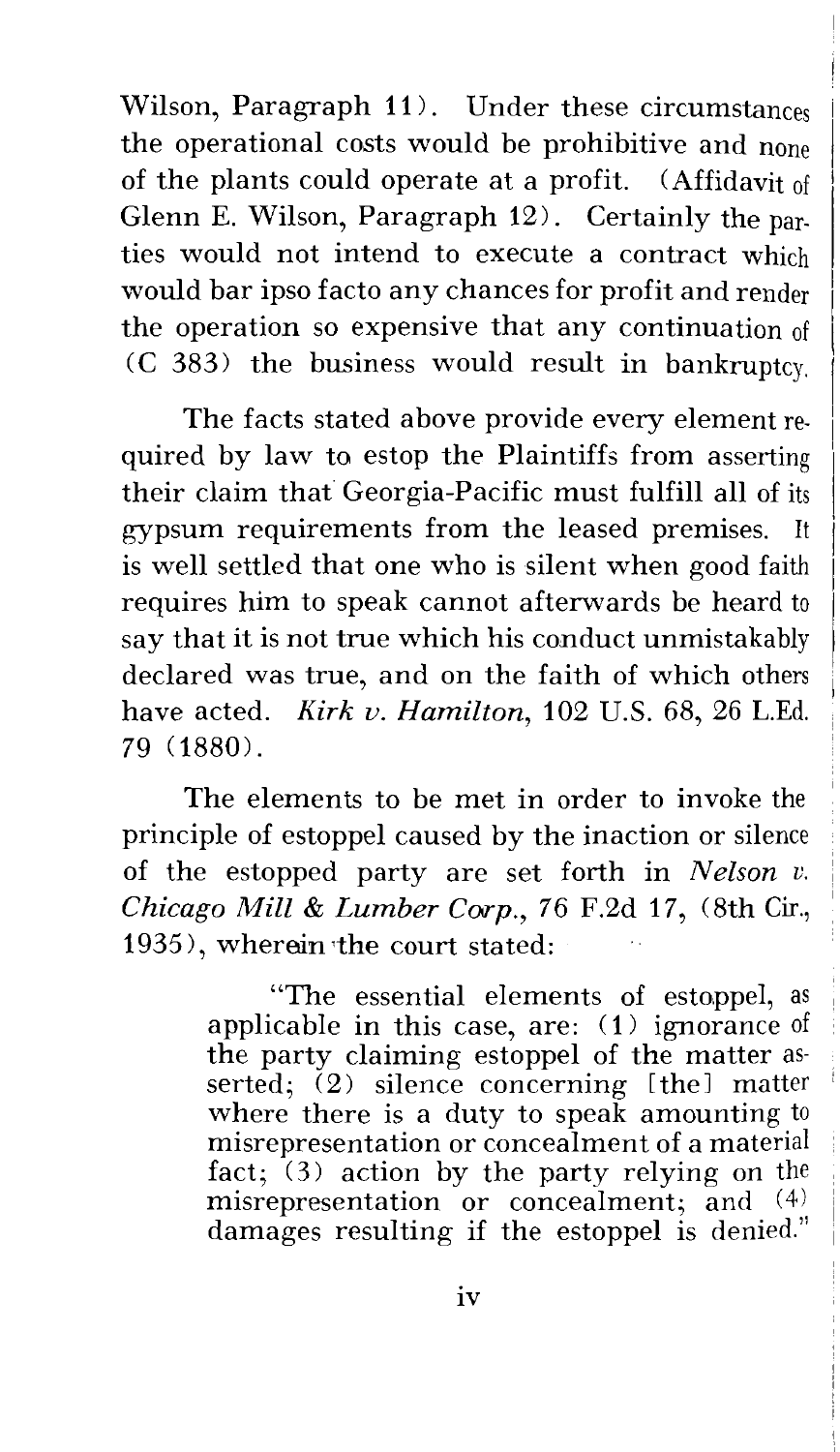The court in the *Nelson* case held that the Plaintiffs by their silence did not conceal any material fact and the Defendants were not damaged by the omission. Such is not the case under the circumstances of the present case. The difference between the amounts which could be claimed as profits and royalties by the Plaintiffs if the Lease Agreement were to be interpreted as they now contend and the sums paid to and accepted by them in full satisfaction of their royalties under the earlier construction, would be astronomical. Moreover, the costs of transportation would telescope to where the product could not be mined or sold at a profit.

In *Murray Hill Mining* & *Mill Co. v. Havenor,*  24 Utah 73, 66 P. 762 ( 1901), the Utah Supreme Court was confronted with the determination of title and possession of mining interests. The Defendants claimed they had never assigned such (C 384) rights to the Plaintiff corporation and the Defendants pled the Statute of Frauds in that the only document which indicated the holding of the mining claims by the corporation was the Articles of Incorporation. The court held that whether or not there was the necessary writing there was estoppel *in pais,* i.e., the Defendants were estopped by their prior conduct from asserting their claim. Explaining this concept, the court states:

> "The vital principle of estoppel *in pais*  is that he who, in his dealings and contacts speaks falsely, or is silent when conscience makes it his duty to reveal the truth, shall